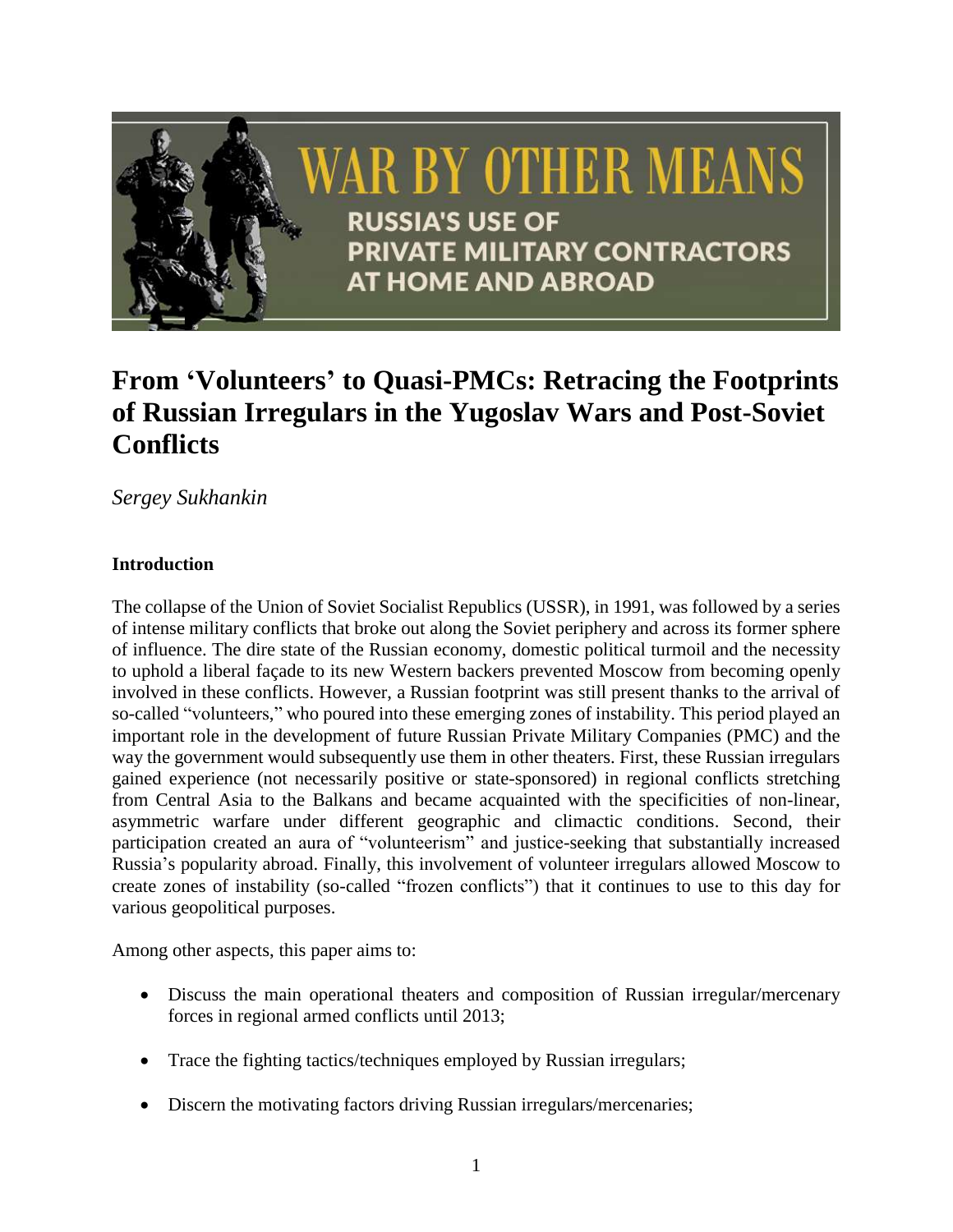- Identify the "volunteers' " recruitment techniques and command-and-control (C2) structures;
- Mention and discuss the main groups/companies/organizations that formed the foundation for Russia's current Private Military Companies;
- Present the main factors that prevented nascent Russian PMCs from pursuing the trajectory followed by Western enterprises.

#### **Historical Roots of Russia's 'Volunteer' Fighters Movement**

The participation of Russian irregulars in regional conflicts has for centuries been one of the main (covert) instruments of Russia's foreign policy. The term "mercenary" is repugnant to the Russian public and dangerous/damaging for the country's international reputation, thus necessitating the adoption of the more neutral-sounding "volunteer"—a person taking part in hostilities not out of pecuniary interest, but instead ostensibly guided by the pursuit of justice and compassion. Indeed, it is worth underscoring that between 1812 and 1917, Russian "volunteers" took part in dozens of regional conflicts, stretching from the Balkans to North and South America as well as Africa.<sup>1</sup>

On several occasions, the participation of Russian "volunteer" fighters in foreign conflicts played an instrumental role in dramatically reshaping the European geopolitical landscape. Namely, it would not be an exaggeration to argue that both the Greek independence (1829) and Italian national-liberation movements had Russian "roots." The heyday of the Russian volunteer movement—the Balkan War (1875–1876)—explicitly demonstrated the active (though covert) involvement of the Russian state in the process of recruitment and support of these irregular forces. For instance, the government turned a blind eye to the formation of mobilization points for volunteers in major Russian cities. Moreover, General Mikhail Chernyayev (nicknamed the "Yermak of the 19<sup>th</sup> century"), one of the staunchest proponents of the Russian World ideology,<sup>2</sup> become the commander of the Serbian army at that time.<sup>3</sup> Interestingly, Russian Tsar Alexander II granted official permission to active service military personnel to take part in hostilities in the Balkans upon "temporary surrender of their official duties."<sup>4</sup>

Both concepts, "volunteering" (*dobrovolchestvo*) and "justice" (*spravedlivost*), have now (primarily after 2014) been elevated by the Russian political leadership to the status of a Russian national idea.<sup>5</sup> As noted by Russian expert Sergey Eledinov, the ideology of "volunteerism" has evolved in Russia into an extremely convenient tool used by the government as a means to "get rid of 'unwanted' groups within Russian society in order to loosen internal pressure and simultaneously increase domestic patriotism."<sup>6</sup>

Therefore, aside from being an effective/convenient means of indirectly participating in regional military conflicts, Russian "volunteers" constitute one of the key pillars of Russia's version of "soft power" and, to some extent, even a part of the Russian national idea. It is rather curious that the Soviet approach—reflected in the "Internationalism" concept—turned out to be significantly less appealing to the domestic audience than the idea of "volunteerism." For one thing, Soviet internationalism became associated with wasteful deployments of military personnel abroad; for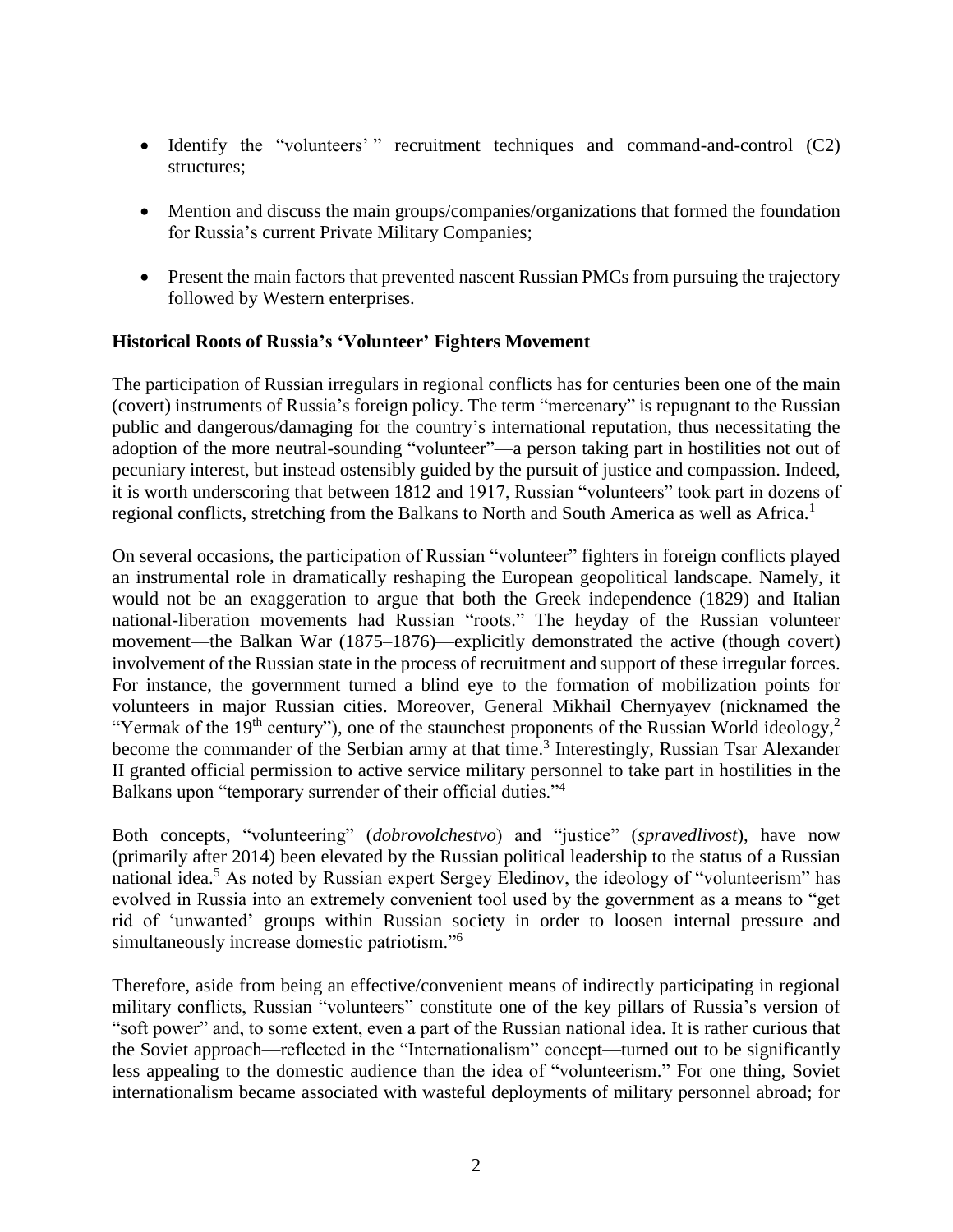another, the government largely carried out these missions in a clandestine manner, unlike the Tsarist authorities prior to 1917, when (promoted) volunteerism had an aura of romanticism. Importantly, in the post-1991 period, the absolute majority of cases in which Russia covertly participated in regional armed conflicts (from Transnistria to Ukraine and even Syria), the anthem of "volunteerism" was front and center.

### **The 'Roaring '90s': Russian Irregulars Fighting on the Rubble of the Soviet Empire**

In the 1990s, Russia's ability to influence developments in the post-Soviet space were constrained by a number of above-mentioned factors. Thus, the lack of open military participation created the illusion of the Kremlin's non-involvement in regional conflicts stretching from the South Caucasus to East-Central Europe and the Balkans.

#### *Transnistria*

The first major military conflict in the post-Soviet area erupted in Moldovan Transnistria (March– July 1992) and attracted large groups of Russian "volunteers"—primarily Cossacks. Though quite brief, this conflict had important and far-reaching effects. The Russian side attempted to create the image of spontaneity and unawareness. But this hardly reflected reality for four main reasons. First was the issue of timing. In 1990 (well before the outbreak of hostilities), the Transnistrian city of Dubăsari/Dubossary became a center for the re-emergence of militarized Cossacks groups that ultimately coalesced into a newly created (on February 11, 1991) Union of the Dniestrian Cossacks. Notably, this event was preceded by the Second Great Circle (*Krug*) of the Union of the Russian Cossacks (held in Stavropol), where participants reached an official decision to render military support for Transnistria. By spring 1992, new militarized Cossack formations (primarily consisting of the Black Sea, Don and Kuban Cossacks) were established in (aside from Dubăsari) Tiraspol, Bendery and Slobozia<sup>7</sup>—the main strongholds of the Transnistrian separatists.

Second was the issue of scope and participation. Transnistria attracted members of the Don, Kuban, Terek, Stavropol, Zaporizhia, Astrakhan, Orenburg, Ural, Siberia, Irkutsk and Zabaikalie Cossacks armies, as well as the Yakutia Cossack regiment, in addition to some "volunteers" from Moscow, St. Petersburg and Samara.

The third factor undermining Moscow's official narrative of non-involvement was the issue of command and control. A closer look at the C2 structure of Russian "volunteer" formations operating on the territory of Transnistria reveals that the process was coordinated by highly skilled and well-trained military professionals. For instance, the person who assumed command over Russian "volunteer" forces was Colonel (ret.) Victor Ratiev—a former member of the Ministry of Internal Affairs (MVD) and a hero of the war in Afghanistan.<sup>8</sup>

The fourth and final point to consider included the recruitment patterns and fighting techniques. A great deal of information about this aspect of Russia's covert war in Transnistria actually comes from the memoires and personal testimonies of the participants. For instance, some accounts assert that Russian "volunteers" (including Cossacks already in Transnistria at the time) *de jure* represented one of the units of the anti-Chisinau Republican Guard, which was created on a professional basis. Interestingly, service in the Transnistrian conflict not only included "material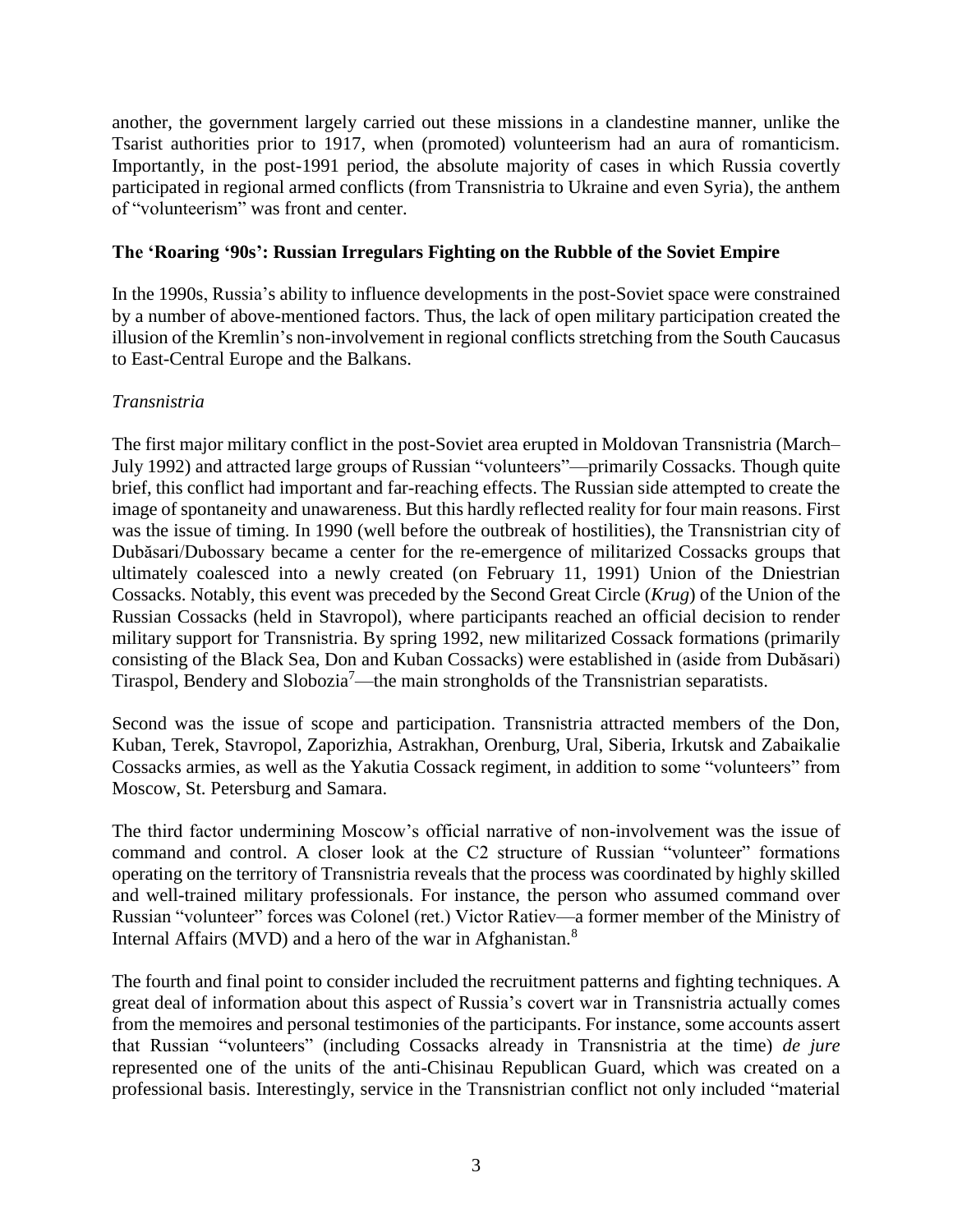compensation," but "compensation for war-induced injuries and a stipend to the family in case of death," as well. Moreover, the published recollections of the Russian "volunteers" explicitly suggest that a considerable portion of these individuals were proficient in relatively sophisticated fighting techniques, well-coordinated on the battlefield and "wielding a high level of proficiency in deception [*maskirovka*]."<sup>9</sup> As noted by these "volunteers," "fresh reserves consisting of Kuban Cossacks were constantly arriving to the theater."<sup>10</sup>

Aside from being the first solid example of so-called "hybrid warfare"<sup>11</sup> in the post-Soviet space, Transnistria became a valuable training ground (polygon) for Russian "volunteers," many of whom would later be spotted in other regional conflicts. The second crucial aspect of the Transnistrian campaign is inseparable from the legacy of this conflict and its continued relevancy to regional security. Namely, on October 5, 2017, Kyiv and Chisinau signed an agreement establishing joint control of the Moldovan-Ukrainian border, which immediately resulted in a stern warning from the Black Sea Cossacks leadership (October 6): "[T]he Cossacks are seriously concerned about Moldova's decision to change the existing format and create the foundation for regional destabilization, which is supported by the [United States], the [European Union] and NATO [the North Atlantic Treaty Organization]… The Cossacks are ready to stand up for the independence of Transnistria and use all means required to do so." Incidentally, Russian conservative outlets stated that "Cossack *atamans* [heads or chieftains] all around Russia are already discussing various options (for now, unofficially) on how to support Transnistria in military terms, including by sending volunteers."<sup>12</sup>

#### *Abkhazia*

The war in Abkhazia (August 1992–September 1993) became yet another theater featuring Russian "volunteers." Curiously enough, the bulk of these forces only arrived after Transnistria and Abkhazia concluded the Treaty on Friendship and Cooperation (January 1993).<sup>13</sup> This clearly demonstrated the existing ties between these two breakaway entities in the post-Soviet space. Upon conclusion of the agreement, the number of "volunteers" (many of whom travelled directly from Transnistria) by some estimates reached as high as 2,000 militants.<sup>14</sup> This "friendly support" proved to have crucial impact on the military success of the separatist forces. Aside from the Cossacks themselves, many accounts corroborate the presence of active duty Russian military personnel who had "temporarily surrendered" their duties and relocated to the theater to take part in the hostilities south of the Caucasus Mountains.<sup>15</sup>

Georgian authorities actually tried to appeal to the Cossacks (for example, Tbilisi wrote an open letter to the *ataman* of the all-Kuban Cossack Army, Vladimir Gromov<sup>16</sup>) to try to prevent them from joining the conflict. Moreover, the Georgian side officially invited the Kuban Cossack authorities to hold a joint event that would have helped to properly analyze the current situation and, together, work out measures to resolve the tense situation on Russia's southern border. This, however, did not stop Cossacks from Krasnodar Krai (and other regions) from joining the conflict.<sup>17</sup> And in fact, the Terek and Don Cossacks also played an important role in the Ossetian-Ingush Conflict (October–November 1992) on the side of North Ossetia.<sup>18</sup>

## *Chechnya*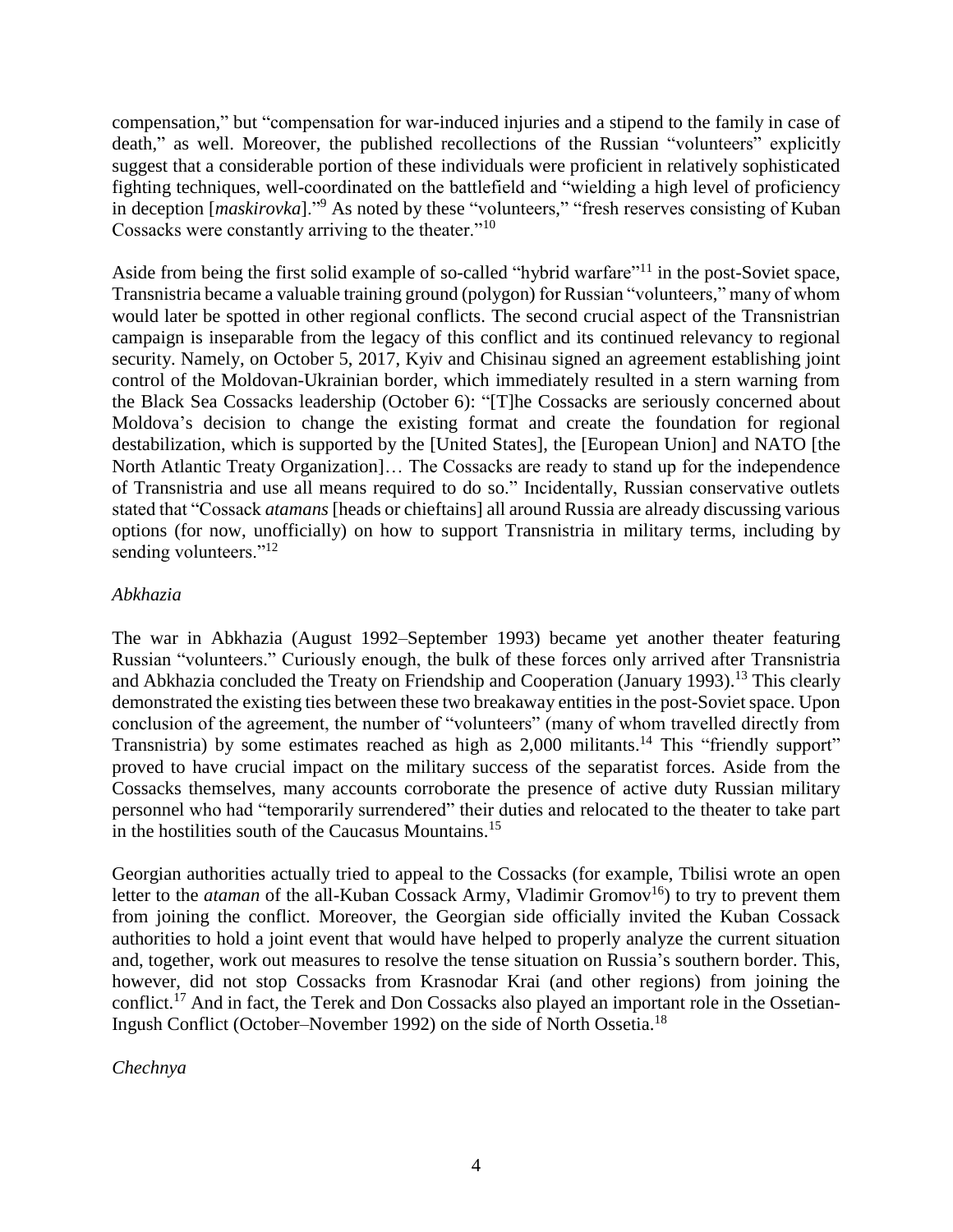In addition to the above-mentioned regional developments, the first Chechen conflict (1994–1996) occupies a special place. Its uniqueness was stipulated by a number of factors. Aside from taking place on Russian territory, the initial stage bore traces of "hybridity," characterized by a combination of para-military (attempted regime change executed by small-scale groups consisting of mercenaries) and non-military means (rhetoric about "protection of the Russian-speaking minority" waged under the façade of "volunteerism"). At this juncture, it is worth emphasizing the operation that took place on November 26, 1994, which aimed to remove General Dzhokhar Dudayev (the first president of the so-called Chechen Republic of Ichkeria) from power. The operation—which employed 36 T-72 main battle tanks, several dozen armored personnel carriers (BTR) and 46 GAZ-66 trucks—marked one of the soundest (and most humiliating) defeats of the Russian special services in the post-1991 period. After the rout of the Russian mercenary forces, information came to light that the operation had been fully designed, prepared and financed by the Federal Counterintelligence Service (*Federalnaya Sluzhba Kontrrazvedki*—FSK). Anatoly Kulikov, a Russian Army general and interior minister of Russia (1995–1998), broadly hinted that the operation was prepared at the very top of the Russian state architecture.<sup>19</sup>

The main forces were assembled from the 2<sup>nd</sup> Guards Motor Rifle "Tamanskaya" Division, the 4<sup>th</sup> Guards "Kantemirovskaya" Tank Division, the 18<sup>th</sup> Separate Motor Rifle Brigade, as well as the Higher Officers course Vystrel (located in Solnechnogorsk, Moscow Oblast).<sup>20</sup> "Volunteers" were transported from the Chkalovsky military airbase (Moscow Oblast) to Mozdok (Republic of North Ossetia–Alania). After this "expeditionary force" was forced back, one of its members stated that, for his service, he received a preliminary "honorarium" of \$324, while an additional \$972 was to be given upon completion of the task. Interestingly, the Russian side had, in fact, promised an absolutely unrealistic (for the time) compensation package: light injury would result in a payout of \$8,103, a more serious injury would net \$16,207), a serious wound was worth \$24,311, whereas, in case of death, the family was to receive  $$48,622<sup>21</sup>$  These pledged sums pointed to the authorities' excessive confidence in the mission and ignorance of the opponent's capabilities.

However, after the mercenary forces were decimated, Russian officials stated they were unaware of any Russian soldiers taking part in the hostilities. The most colorful quote came from then– Minister of Defense Pavel Grachev, who ridiculed the operation for its unprofessionalism: he highlighted the "terrible mistake of sending tanks into the city" (which the Russian military command would itself do weeks later), adding that those "people were mercenaries—not Russian soldiers."<sup>22</sup> Importantly, in a later statement, Ruslan Khasbulatov, one of the leaders of the anti-Dudaev opposition in Chechnya, argued that the above-mentioned mercenary operation was tailored in line with the "Afghan scenario"<sup>23</sup> and would have included, upon "entering Grozny, the imposition of a puppet government of 'national restoration,' which would have, via special decree, legalized the introduction of the Russian regular army… [Regarding] Dudaev, he should have shared the fate of Hafizullah Amin, [and been] killed in the presidential palace—everything had been planned just like that."<sup>24</sup>

A second interesting, though not frequently mentioned detail pertaining to the first Chechen conflict, pertains to the growing role of Cossacks and the related issue of "volunteerism." Remarkably, in 1996, the 694<sup>th</sup> Mechanized Battalion (unofficially bearing the name of General Aleksey Yermolov<sup>25</sup>) was created and composed exclusively of Terek Cossacks, on a volunteer basis. Perhaps, the most crucial aspect was the fact that the battalion was established at the personal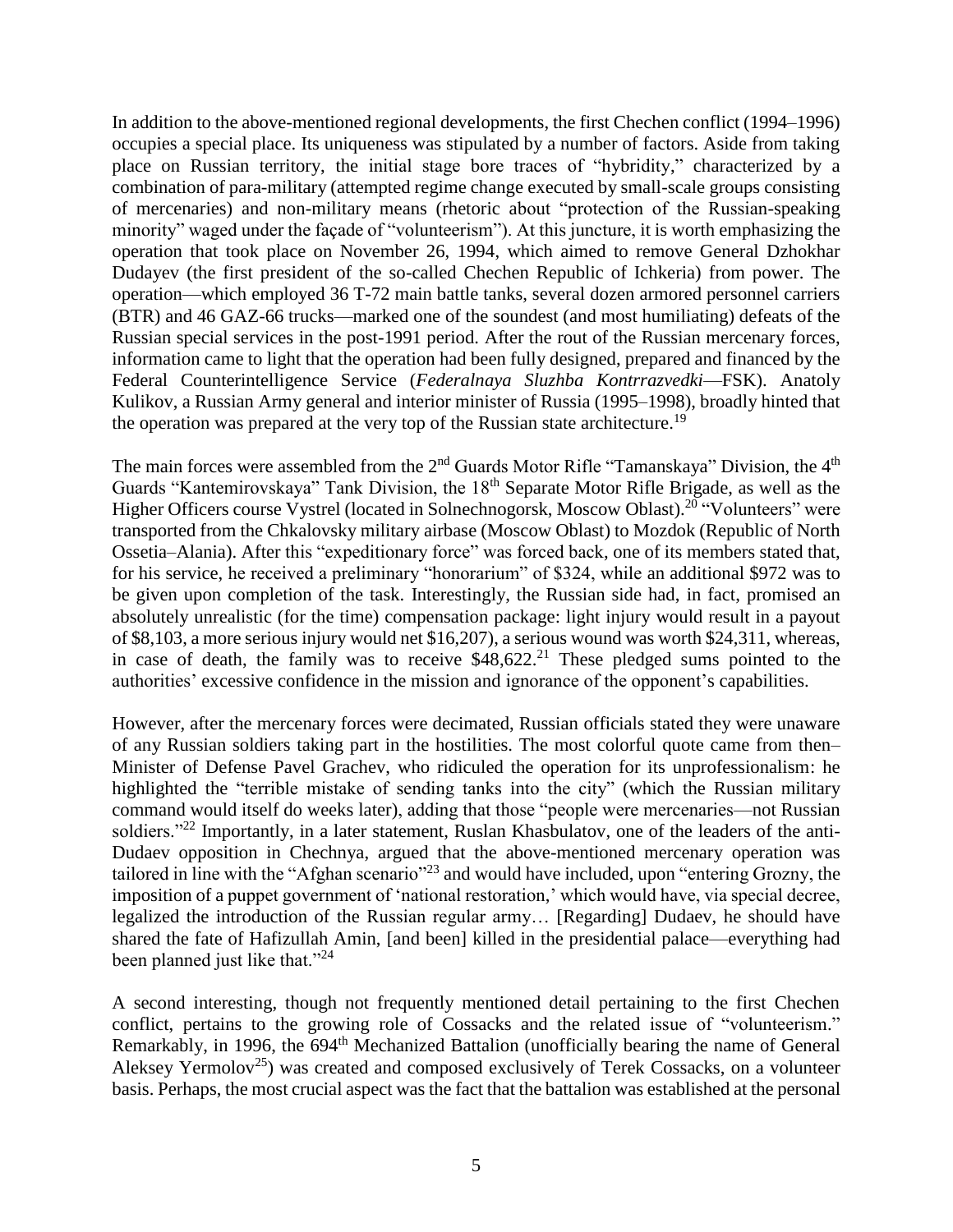initiative of Army General Anatoly Kvashnin, the chief of the Russian General Staff (1997– 2004).<sup>26</sup> Notably, during the active phase of the second Chechen campaign (1999–2000), Cossacks arguably played an even greater role. For example, the 205<sup>th</sup> Mechanized Brigade was amply filled out with Cossacks. Aside from their employment in active military operations, Russian Cossacks were tasked with para-military functions: namely, they constituted the backbone of curfew units (a prototype of Russia`s current military police in Syria) that were deployed in the Shelkovskoy, Naursky and Nadterechny districts. Also, aside from the above-mentioned details, "a great number of Cossacks signed contacts and served in 'regular,' non-Cossacks formations."<sup>27</sup>

## **Russian 'Volunteers' in the Balkans: Defending the Russian World, Promoting Their Own Interests**

A particularly important turning point occurred during the 1990s in the Balkan theater, where the participation of Russian forces (a) bore visible traits of a "hybrid" operation, (b) contained a strong ideological element, (c) had a lasting non-military (propagandist/ideological) effect, and (d) became an organic melding of military and non-military characteristics.

In autumn of 1992, a number of major Russian cities saw the appearance of recruitment campaigns aimed at assembling forces sympathetic to the Serbian cause. The very first of these "volunteer" units was formed by a Cossack, Alexander Zagrebov, who had established contacts with the leadership of Republika Srpska (Serb Republic) in the city of Višegrad. The two main venues of recruitment for Zagrebov's volunteers were the city of Saratov (coordinated by the local military commissariat) and Moscow. The backbone of these "volunteer forces" was comprised of former military, veterans of regional conflicts (primarily, Transnistria) and Cossacks.<sup>28</sup>

Overall, a wide range of diverse bodies/entities stood behind this mobilization process. But the following ones played a particularly crucial role:

- The Liberal Democratic Party of Russia (LDPR);
- The National Patriotic Forces of Russia (NPSR), which managed to register 1,200 "volunteers" in Moscow and Moscow Oblast alone<sup>29</sup>;
- The Union of Russian Officers;
- Various regional Cossack organizations.

In trying to reach their destination (the Balkans), Russian "volunteers" had to demonstrate nontrivial creativity and employ various means of deception. According to one testimonial from this time, a group of 50 Cossacks (traveling from Russia to Belgrade via the territory of Czechoslovakia), in an attempt to traverse various borders, presented themselves as members of a performing folk arts group (ensemble '*Kazachek*')—this is how they explained the Cossack attire in their luggage.  $30$ 

Despite the existence of the massive multi-city mobilization campaign, it would be inaccurate to state that the Russian government stood behind the process of raising the "volunteers" to fight in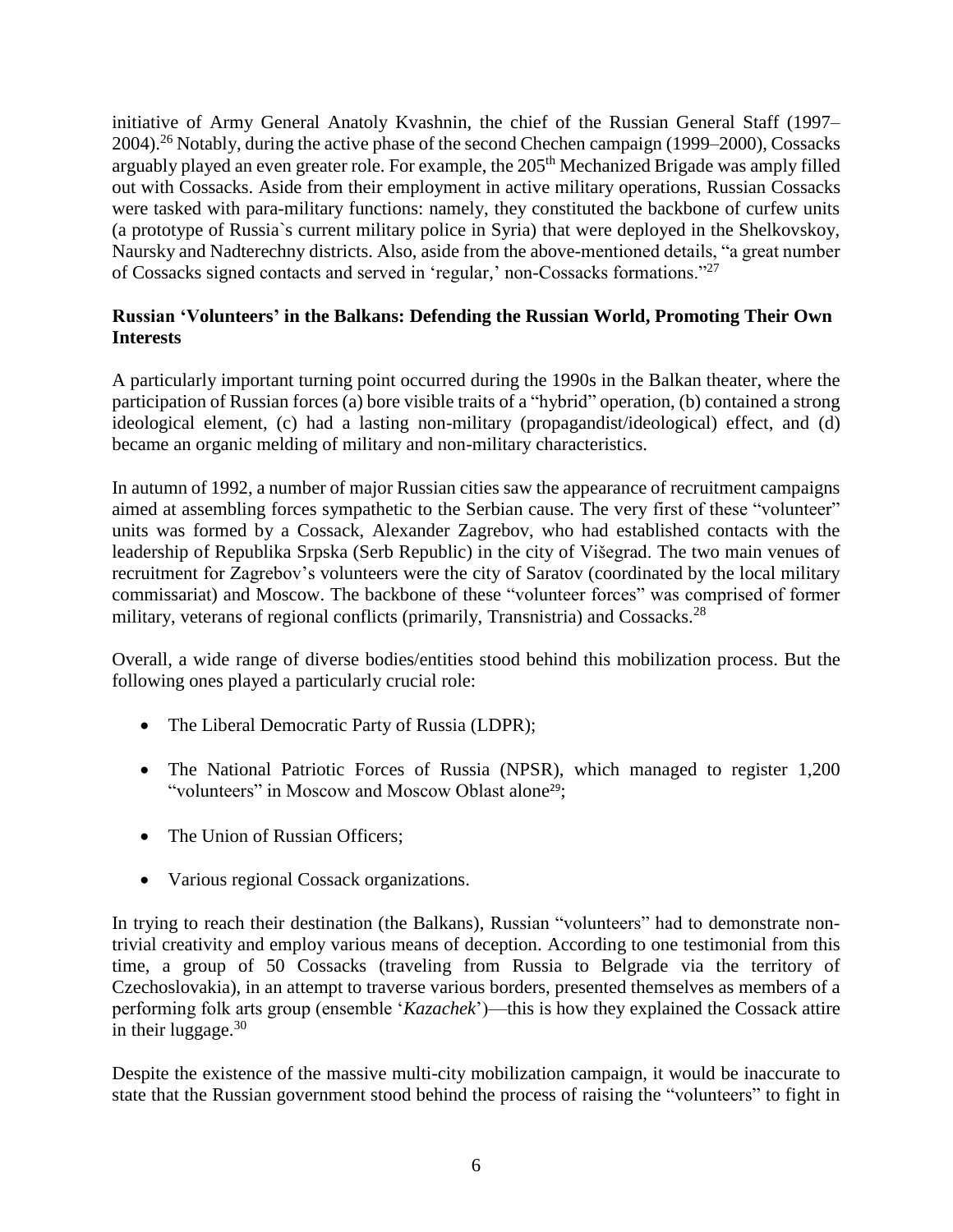the Balkans. Indeed, after the facts of this campaign became public, the Ministry of Justice unequivocally put out a statement underscoring the "existence of legislation that concerns mercenary activities," while the Federal Security Service (FSB) urged the forces engaged in "unlawful recruiting of militants" to immediately stop their activities, claiming at the same time that this campaign was being done "on purpose… for either propagandist effect, or to boost their electoral attractiveness." Among the Russian regions, Tatarstan expressed the greatest level of concern, especially after the Tatar Public Center started recruiting local Muslim volunteers to render military support to the Kosovo Albanians.<sup>31</sup> Therefore, it seems quite clear that the process of raising "volunteers" was not initiated/coordinated by the Kremlin. Rather, it should be seen as part of unfolding intense political strife between Moscow and the so-called "Red Belt"<sup>32</sup>—a group of Russian regions hit particularly hard by the collapse of their heavy industry after the collapse of the Soviet Union that exhibit stable support for the Communist Party and other left-wing radical groups. This being said, the absence of the Kremlin's direct participation did not mean that the process of recruitment was initiated/executed by marginal circles alone or that it did not enjoy sympathy from at least some share of Russian ruling elites. In fact, by 2014, many of the organizations/actors that stood behind the "Balkan adventure" became actively involved in recruiting Russian militants to engage in hostilities in the Ukrainian Donbas.

Regarding the Russian militants who took part in fighting in the Balkans (1992–1999), the following formations should be mentioned:

- 1. The First Russian Volunteer Squad (RDO-1), which was formed in September 1992 but later transformed into a larger formation;
- 2. The Second Russian Volunteer Squad (RDO-2), which came to be known as the "Tsar's Wolves."<sup>33</sup> It acted from 1992 until the fall of 1993. Many sources have claimed that this squad demonstrated the highest level of fighting skill and determination compared to all other "volunteer" formations. After disbanding, part of the squad joined the Serbian "version"—the Serbian *Spetsnaz*, nicknamed the "White Wolves." 34
- 3. A separate squad under the command of midshipman Aleksandr Shkrabov, which was active until 1994. Subsequently, its members either joined the "White Wolves" or the Serb Volunteer Guard (SDG), headed by the war criminal Željko Ražnatović (*nom de guerre* "Arkan") and partly composed of the fans of the football club FK Crvena Zvezda<sup>35</sup> (incidentally, this team has been sponsored by Gazprom since 2010).
- 4. The "First Cossack Sotnia"—a squad of Cossacks that emerged and started to act in Višegrad, eastern Republika Srpska—which was equipped with elements of heavy artillery and intelligence-gathering devices, and was primarily employed as "shock wave infantry troops."<sup>36</sup>

The specificities of warfare in this theater (the "pocket" defense; the lack of a clear front line; wooded-mountainous landscape; partisan-like warfare; ethnic cleansing campaigns) gave the Balkan wars a "sense of mass vendetta, perfectly catering to volunteer-type warfare."<sup>37</sup> The memoir of one member of a Russian "volunteer" squad gave the following interesting recollection: "Our unit was performing tasks of some sort of flying squad [a highly maneuverable unit that can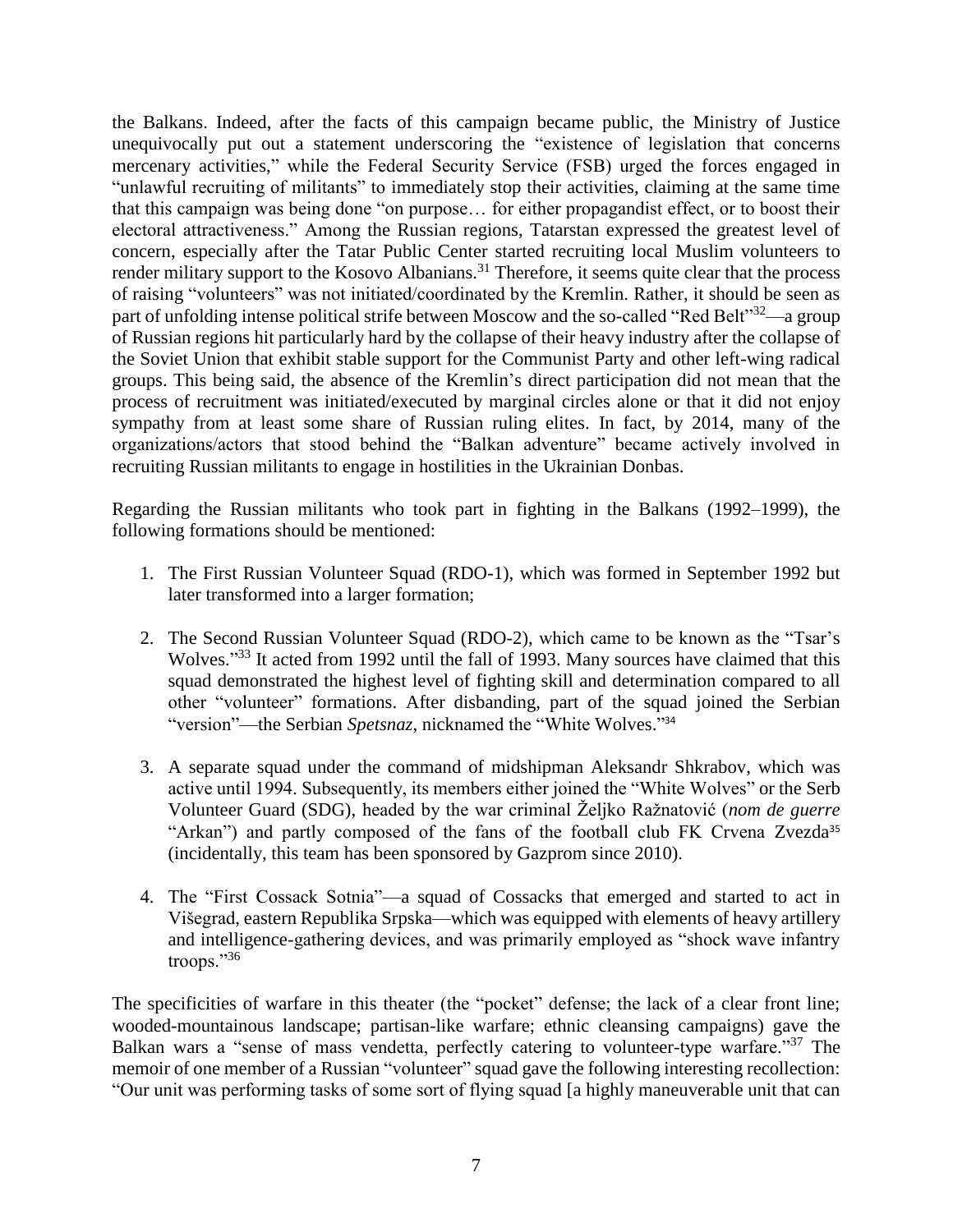be rapidly deployed/transferred to any segment of the theater], used in the most dangerous areas of the frontline. We were used in various missions, including sabotage and frontline intelligence. No one cared about our lives. Russian squads were used as a shock wave infantry force."<sup>38</sup>

Leaving aside personal recollections, it would be worthwhile to point out some general takeaways as well as key aspects that characterized the operational principles exercised by Russian "volunteers" during the Balkan wars:

- A squad (up to ten fighters) proved to be the most effective type of formation for this type of conflict (semi-partisan). Interestingly, the Russian military-political leadership has, over time (especially after the outbreak of the Libyan civil war in 2011), become increasingly interested in the employment of this operative type;
- "Hybrid structure," reflected in the joint operations of local forces (Serbs) and Russian "volunteers." Curiously, this principle was adopted and has been practiced by the Special Operations Forces (SOF) in Syria—an elite formation created in Russia in March 2013.<sup>39</sup>

On the other hand, it is rather interesting to note that, as early as 2004, some (ultra)conservative Russian military experts started to call for the regular Armed Forces to adopt and gradually integrate the experience gained by Russian "volunteers" in the Balkans. Specifically, these thinkers was claimed that the "volunteer" experience could be extremely helpful during military operations carried out in mountainous conditions, where "special operations forces acting in small groups could perform various missions in an autonomous regime." The experts also argued that "a greater role for small military formations could be of critical importance if military reforms [are passed that favor] gradual decreases in manpower." Special emphasis was put on the organization structure and selection criteria to be applied to "volunteers" who would be employed in future conflicts. Namely, it was underscored that the process of selection was to be upgraded to a much higher level. On top of that, it was accentuated that "a special role should be allocated to the formation of elements of a volunteer culture among Russian soldiers, which ought to create a link between the new and the pre-1917 Russia and traditions of volunteerism of the  $19<sup>th</sup>$  century."<sup>40</sup> Indeed, one of the key pillars of Russian information operations in the post-2014 period contains critical elements of this approach.

Out of several dozen military or paramilitary operations carried out by Russian "volunteers" during the Yugoslav wars, the following ones are usually praised as most successful:

- The takeover and control of Tvrtkovići (eastern part of Bosnia);
- The defense of Skilani:
- The raid along the Rudo-Goražde line;
- The defense of Zaglavak (eastern Bosnia), which not only displayed the crucial importance of the principle of asymmetricity, but also became, according to Aleksandr Kravchenko (one of the Russian veterans of this campaign), "one of the most heroic pages of Russian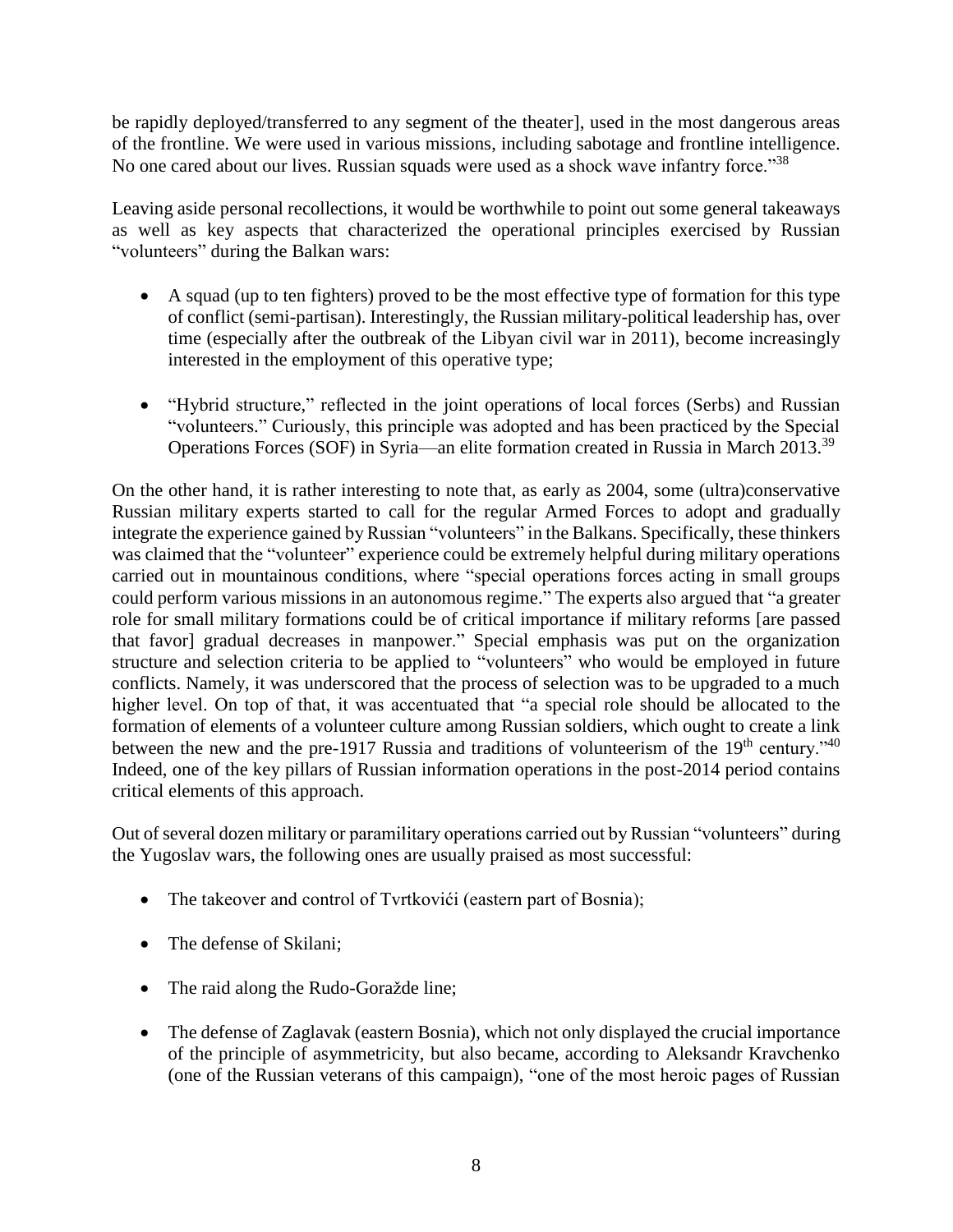contemporary military history and the brightest episode of the Russian volunteer movement."<sup>41</sup>

Yet, the participation of Russian militants in the Balkans—vested in the attire of "volunteerism" and struggle for the rights of Serbs—was not as unequivocally selfless as portrayed by Russia's mainstream observers/commentators. In effect, the Balkan experience, where these mercenary fighters gained or sharpened their knowledge of non-linear military operations and sapper works became an effective "resume builder" that helped many of the militants in their future "careers" and subsequent employment by Private Military Companies in Iraq and Afghanistan.<sup>42</sup>

The prospect of a future job with a foreign PMC was not the only motivating factor driving these Russians' travel to the Balkans to gain/improve their fighting skills—experienced fighters would become a sought-after commodity at home, too. The RDO-1, commanded by former marine officer Valery Vlasenko, was assembled in St. Petersburg by the private security company Rubikon (sometimes considered Russia's first PMC), which was headed by Yuri Beliayev.<sup>43</sup> This case deserves some additional elaboration. Aside from his "business" activities, Beliayev was implicated with the mafia and several criminal-related scandals in St. Petersburg (one of the most criminalized zones in Russia) throughout the 1990s. As such, clearly one of the main sources of "fighting experience" gained by members of Rubikon came from their participation in the Balkan wars. Another aspect stems from the nexus between Russian militants/private militarized contractors and the Russian right-wing nationalist movement. Namely, in 1992, Beliayev registered the Russian National Republican Party (patterned after a pre-1917 nationalist organization of the same name), which included a militarized wing—the so-called "Russian National Legion." This paramilitary formation "took part in hostilities in different regional conflicts that broke out in various parts of the Commonwealth of Independent States [CIS] where ethnic confrontations emerged."<sup>44</sup> Back in 2002, Russian investigative reporters claimed that the Rubikon was not merely a private security company, but a tool for "preparing a nationalistic cadre composed of professional military personnel [and] former officers from various security services… This was to prepare and train people capable of carrying out terrorist acts and wage para-military operations."<sup>45</sup> These details attain a qualitatively different meaning in light of the events that would take place in 2014 and considering the eventual emergence of the Wagner Group PMC, whose alleged commander, Dmitry Utkin, is known for his deep far-right sentiments.

At this juncture, it is worth closely examining a critically important remark that Igor Strelkov/Girkin (also a participant of the Balkan wars) made on a radio program back in 1999. While on air, Strelkov outlined two key aspects related to the Russian volunteer movement. First, he confirmed that "many of the volunteers went to the Balkans with the sole purpose of gaining military experience, due to the fact that this war was much more serious than Transnistria." Second, he offered a rough guiding principle (perhaps, inadvertently) that would form a quasi-legal justification of sorts for future Russian PMCs (Private Armies) after 2013. Namely, Strelkov stated that, according to the Russian Penal Code, a "mercenary" is a "person who acts for pecuniary interests and is not a citizen of a country taking part in hostilities," which means, he argued, that being a "volunteer" is totally different from being a mercenary. "This means that no one will construe you as a mercenary if you decide to take part in a military conflict as a volunteer, right?" Strelkov emphasized.<sup>46</sup> Indeed, as would become apparent later, when engaging in hostilities on Ukrainian territory, Moscow would extensively rely on this "volunteer"-related anthem.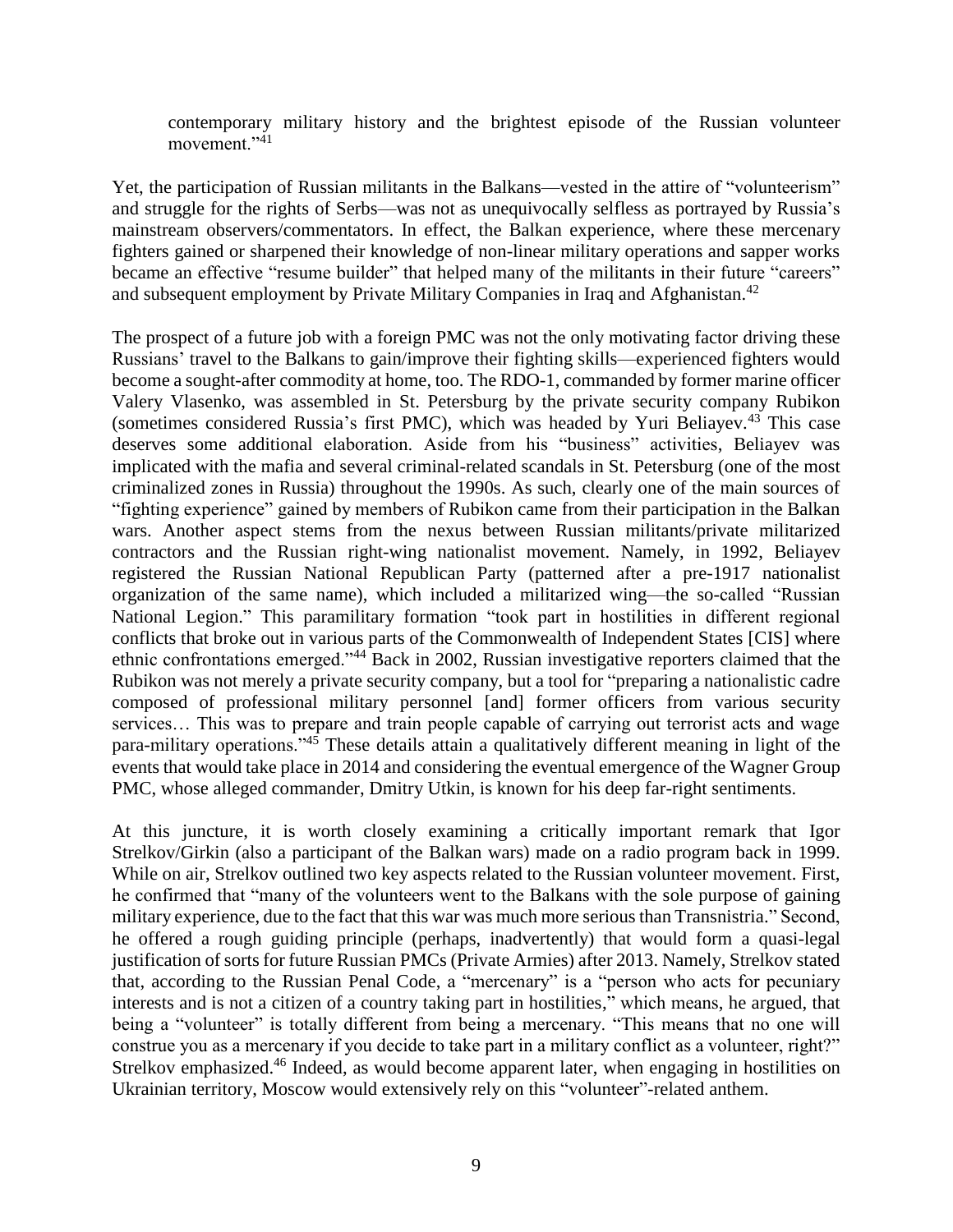#### **First Quasi-PMCs Emerge**

As the 1990s drew to a close, a number of groups and individuals closely linked to Russia's various security services came to believe that the knowledge and skills they had gained as volunteers in conflicts around the world could be lucratively monetized. Thus, the period between 1998 and 2013 saw multiple Russian attempts to establish PMCs in line with Western patterns. Yet, Russian realities meant that the final product ended up as an odd "hybrid," combining the traits of civilianfocused Private Security Companies (PSCs) and PMCs. This awkward mix, by and large, contributed to the overall unsuccessfulness of the initiative.<sup>47</sup>

Among the many players that appeared during this period, the following were arguably most important:

#### *Antiterror-Orel*

Established in 1998, this organization's activities were primarily concerned with physical protection of various objects, rendering training and consultancy services and some other niche tasks, including sapper works. The highest level of services provided by the company was premised on its composition: Approximately 40 percent of the personnel were former members of military intelligence or *Spetsnaz* of the Airborne Troops (VDV); 40 percent came from the special operations forces, such as the  $7<sup>th</sup>$  Squad of Special Forces ("ROSICH") and the  $1<sup>st</sup>$  Special Purpose Unit of the Internal Forces ("Vityaz"); while the final 20 percent were veterans of the Main Directorate of the General Staff of the Armed Forces (GU), Spetsgruppa "V" ("Vympel") and the Russian navy.<sup>48</sup> The group had big plans pinned on work in Iraq, but Operation Iraqi Freedom (2003) derailed these designs, putting Western PMCs in the driver`s seat. As a result, in a 2010 interview with the Russian edition of *Forbes*, the head of Antiterror-Orel, Sergey Epishkin, admitted that his company had on its permanent payroll only 24 person and 300 in "active reserve." After the failure to secure business in Iraq, the company tried its luck in Nigeria, Sierra Leone, Angola and India, primarily "supporting cargo transportation and rendering security-related consultancy services." In 2008–2009, the company worked in Serbia (Niš and Paraćin).<sup>49</sup>

#### *Antiterror*

This firm, dating back to 2003, presents yet another interesting case study with far-reaching implications. Established by members of the VDV, this group, which also ran its own training center, reportedly developed rather cordial ties with some "authoritative people" in Moscow. This allowed the company to sign contracts with Tatneft, Energoinzhenering and the Russian Engineer Company to render security services in Iraq. Between 2004 and 2007, Antiterror actively participated in endeavors of Russian companies in Iraq: for this purpose, a special *ad hoc* group operating under its umbrella—Tigr Top-rent Security—was formed (2005). However, upon completion of its tasks and due to limited further opportunities, the group was disbanded in 2006.<sup>50</sup> Overall, the direct legacy of this company was mostly superfluous except for one aspect: Antiterror (and its above-mentioned *ad hoc* branch) gave rise to a number of other PMCs, including Redut-Antiterror, Ferax, Phoenix and, most importantly, Moran Security Group—a company with multiple ties to the notorious Wagner Group.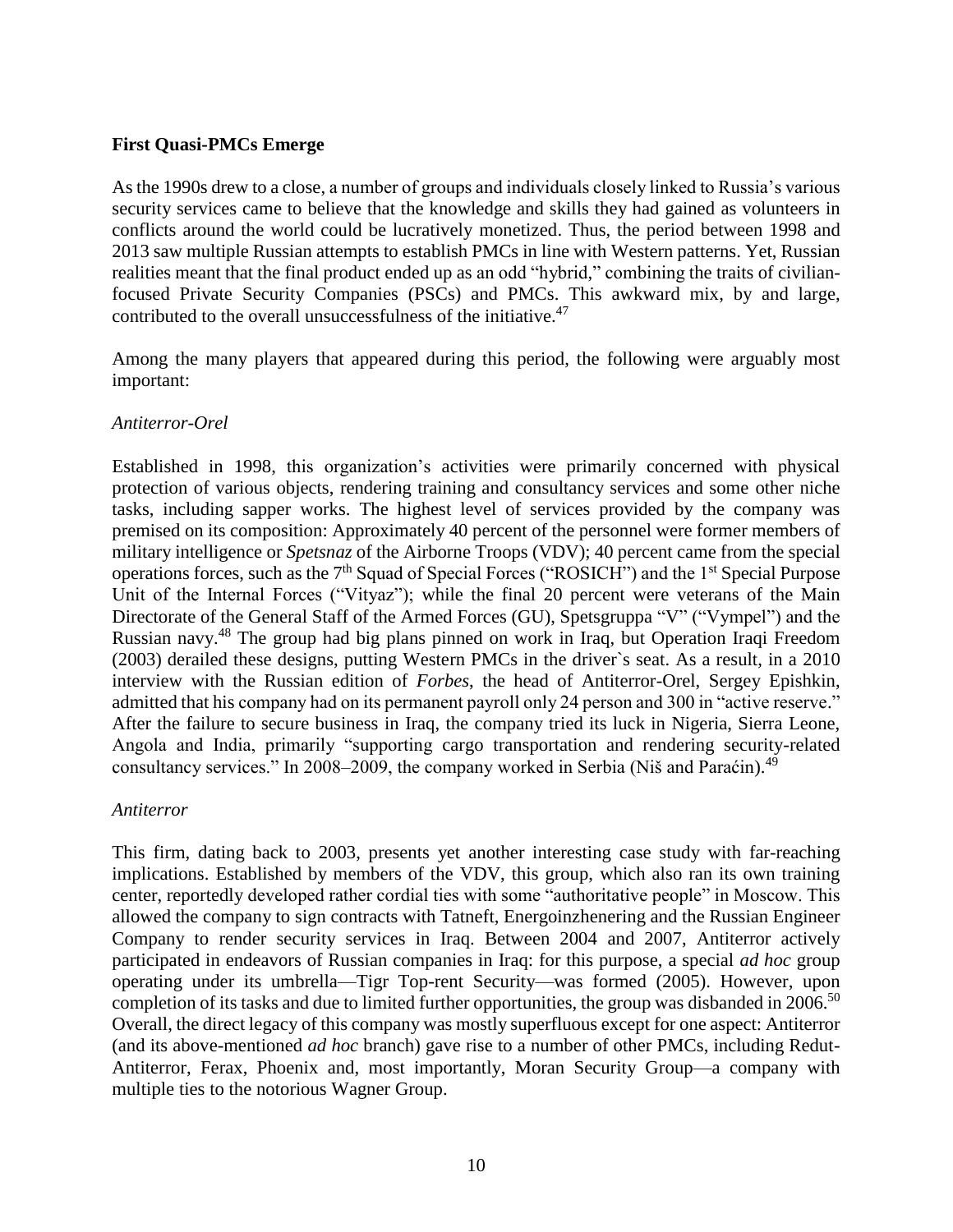#### *Redut-Antiterror*

Redut-Antiterror (2008) presented a broad platform comprised of a number of smaller organizations. Its emergence was related to an initiative by veterans of the Foreign Intelligence Service (SVR), VDV, GU as well as the Internal Troops of the Ministry for Internal Affairs (MVD), all of whom had considerable experience with military operations and peacekeeping missions abroad. The company (later renamed Centre-R) took part in missions on the territory of Iraq (Kurdistan), Syria, Somalia, countries of the Caribbean basin and the former Yugoslavia.<sup>51</sup> One interesting detail implicitly points to its participation (apparently, as military consultants) in the August 2008 Russo-Georgian conflict, where the company was training the Abkhazian armed forces.<sup>52</sup>

## *The RSB Group*

Created in 2005, the RSB Group emerged on the basis of three private security firms: Fortpost, Razvedka v Sfere Biznesa and the RSB-Group.<sup>53</sup> According to available information, this PMC (still very active and reportedly possessing branches/offices in Turkey, Germany, Italy and Senegal) has not taken part in any military hostilities. Its specialties are:

- Military consultancy;
- Sapper works;
- Intelligence gathering and analytics;
- Armed physical protection of various objects and cargoes as well as maritime routes.

Since its conception, the company has professed to have carried out a great number of missions, with the most notable apparently occurring in such high-risk areas as the Gulf of Aden and the Gulf of Guinea as well as the Strait of Malacca (one of the most important shipping lanes in the world). The group was also commissioned to conduct sapper works in Libya (Benghazi), at the factories owned by the Libyan Cement Company; the contract was allegedly worth \$10 million.<sup>54</sup> The RSB Group may also have played some role in the "Crimean operation," apparently either in logistics or some other non-military capacity.<sup>55</sup> According to the company's director, Oleg Krinitsyn, when it comes to hiring, "a clear priority [is given] to the veterans of Vympel and Alfa."<sup>56</sup> In one of his interviews, Krinitsyn pointed out that the PMC is organized in line with the army principle, including as related to command and control (C2), elements of intelligence gathering, disinformation, shockwave and tactical preparation.<sup>57</sup>

This being said, the RSB Group and its declared activities should be assessed with a great deal of caution due to the visible discrepancy between its professed achievements, observed facts on the ground, and some unsavory episodes related to the company and its track record. Namely, authoritative Russian experts close to the PMC industry have argued that there is little concrete proof to independently corroborate the impressive list of achievements showcased on the RSB Group's webpage. And the little that can be verified hardly differs from the activities of "any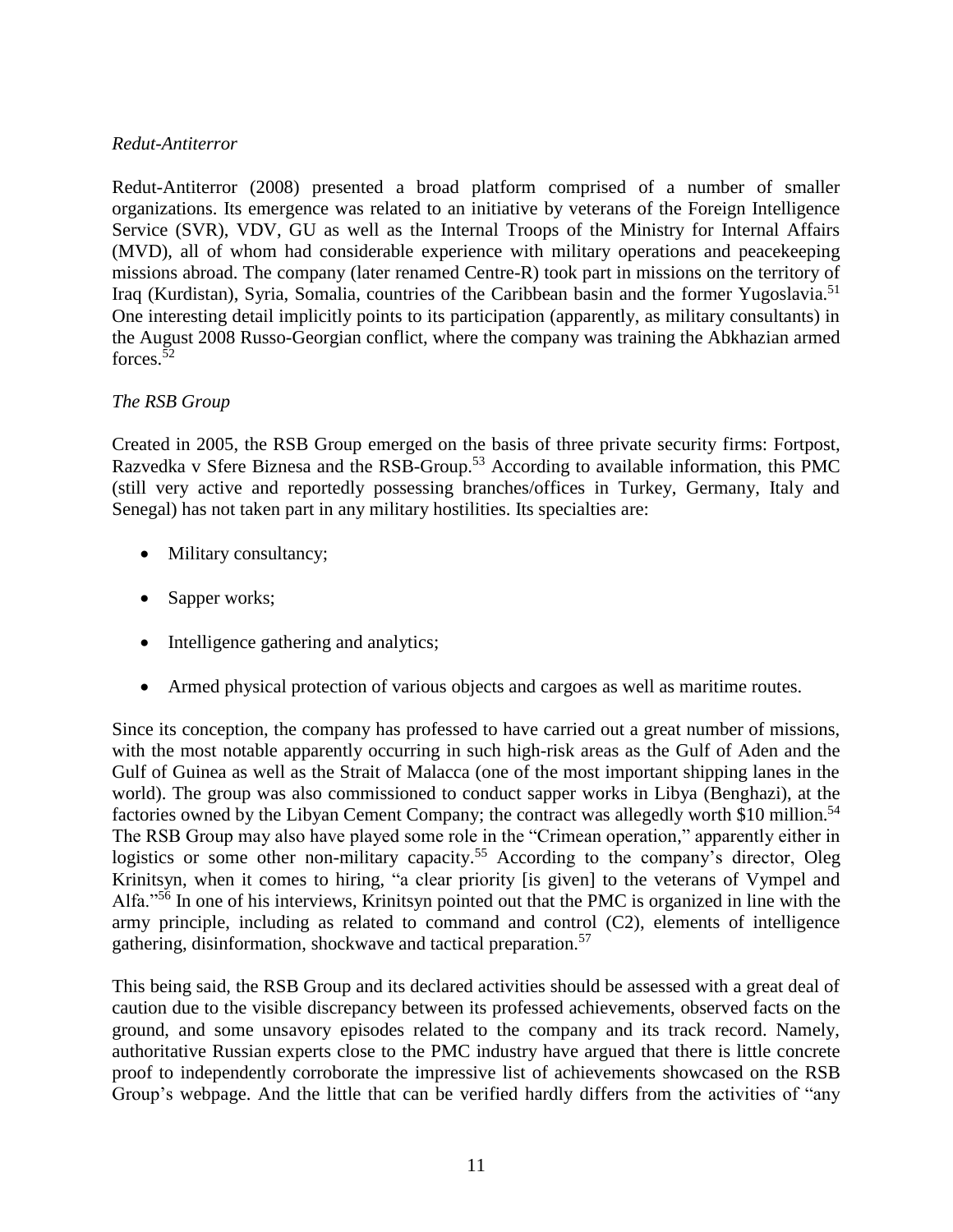standard private security company (trainings, seminars) and/or military-patriotic clubs." Last, but not least, many of the pictures from the company`s webpage had actually been appropriated from another PMC (from New Zealand).<sup>58</sup>

## *Moran Security Group*

Consisting of a broad spectrum of smaller entities, the Moran Security Group (founded in 2011) presents a qualitatively different case study compared to the above-mentioned companies. Besides the fact that this PMC *de facto* represents a consortium of smaller companies (with different profiles/specializations), its tasks and areas of expertise are much broader than the "standard packages" offered by similar enterprises. Importantly, the Moran Security Group specializes in customs and border control, rescue missions (including the release of hostages and anti-pirate naval operations), preparation for military operations, as well as rendering physical protection to VIPs (Russian information outlets have claimed that "one of the company's clients was Bashar al-Assad"). $59$ 

The high level of expertise exhibited by this PMC can be attributed to the personalities of its founders. The already mentioned Boris Chikin<sup>60</sup> built a remarkable career in the Soviet Armed Forces: an expert in mountain-shooting preparation (*gorno-strelkovaya podgotovka*), he worked in Dushanbe, Tajikistan, training Soviet special forces for military operations in Afghanistan. In the 1990s, he undertook additional training in the Israeli Security Academy, Ltd. (the "Academy") and in China. Also, he "took part in armed conflicts in other countries."<sup>61</sup>

Other Moran Security Group founders also deserve mention<sup>62</sup>:

- Viacheslav Kalashnikov is a highly decorated lieutenant colonel (ret.) of the FSB who built his career in the KGB, receiving the Order of the October Revolution (the second-highest Soviet order, after the Order of Lenin). Another interesting biographical detail is his "consultancy" work for Aleksandr Torshin, the former deputy head of the Central Bank of Russia who is closely linked to Maria Butina (accused by the United States of spying)<sup>63</sup>;
- Igor Nikov is a captain of the  $1<sup>st</sup>$  rank (ret.) and served as a nuclear submarine commander. Upon his retirement and inception into the Moran Security Group, he assumed responsibilities as a key expert in naval weaponry and munitions;
- Sergey Emelin is a captain of the  $2<sup>nd</sup>$  rank (ret.) and also once served as a commander on a nuclear submarine. Later, he was named deputy director of the Murmansk branch of the Ministry of Emergency Situations (MChS), before taking over as head of the rescue squad of the MChS in St. Petersburg. At Moran, he headed the private firm's 1<sup>st</sup> Naval Department.

Unlike other Russian PMCs, the Moran Security Group used to possess (at least until 2015) its own fleet, consisting of the following vessels: *Ratibor* (ESU2529), *Maagen* (E5U2139), *Anchor 1* (E5U2491) and *Deo Juvante* (E5U2630). In 2012, Moran became embroiled in a massive scandal involving one of its ships, the *Myre Seadiver*, which (along with the crew) was detained by Nigeran authorities on suspicion of arms smuggling. Indeed, after an onboard search, Nigerian forces found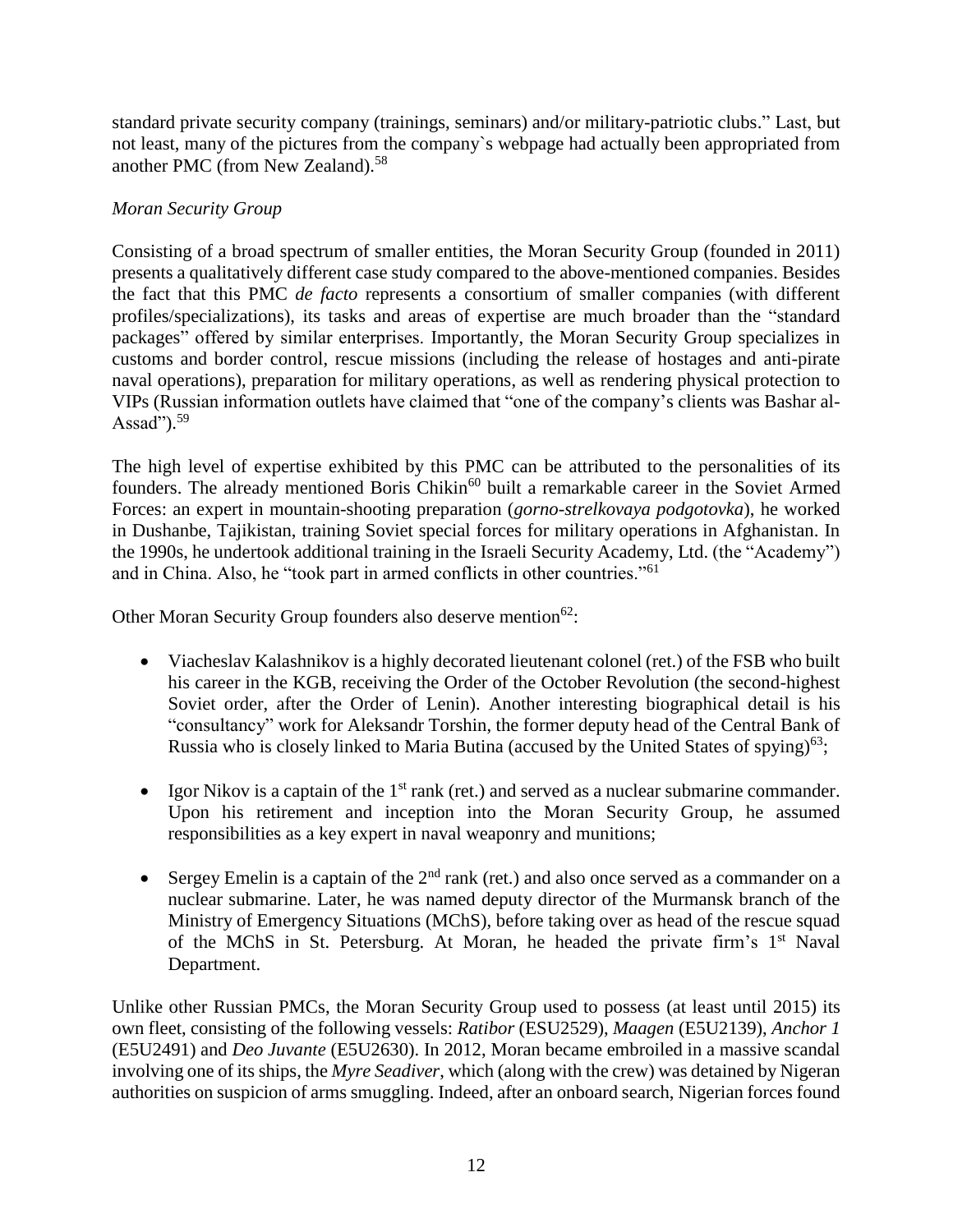and confiscated 14 AK 47 rifles (with 3,643 pieces of ammunition) and 22 Benelli MR1 rifles (with 4,955 pieces of ammunition). The reaction of Moran's management to this incident was quite unexpected. Specifically, company officials defiantly declared that the PMC could deal with the Nigeran Armed Forces without any support from Russian government institutions, relying solely on its own resources and capabilities:

We would like to ask the President of the Russian Federation to give us permission to carry out an operation to rescue Russian citizens. We are ready for that, and we have everything that is needed. We have spent many years in Nigeria, and we are perfectly aware of the capabilities of its armed forces and police, their equipment and the level of preparation. We can do it. We need no assistance... We have experts—from a former commander of a submarine to a special forces commander. We have several thousand highly qualified fighters with military experience, who have taken part in all recent military campaigns… We are waiting for the decision of our government. $64$ 

It is, difficult to deduce whether this statement was meant as an element of an information campaign, or whether it truly reflected the Moran Security Group's actual capabilities. After 2014, Moran seems to have entirely fallen off of media coverage; but this may have simply been a deliberate ruse, given the company's involvement in the Syrian civil war and events in the southeastern Ukraine.

## **Conclusion**

Reflecting on the general failures of nascent Russian PMCs to gain much traction or achieve economic success between 1991 and 2013, one can point to a whole constellation of limiting factors. However, arguably the two most crucial ones were:

- 1. The lack of an appropriate legal foundation. Despite rich speculation (still ongoing) and high hopes, PMCs and their members never acquired legal status in Russia—a critical precondition for normal business activities both at home and, more importantly, abroad. As "ghost" businesses(*de jure* non-existent, but *de facto* active), Russian PMCs are effectively private armies and their members mercenaries. Consequently, they are largely barred from engaging in legal commercial projects in other countries.<sup>65</sup>
- 2. Saturation of the market. The global PMC market was already largely divided up among Western players prior to 1991, and it became even more Western-dominated in the aftermath of the US-led campaigns in Afghanistan (2001) and Iraq (2003). Indeed, Western PMCs not only wield considerable expertise, indispensable regional ties and thorough knowledge of the local market/specificities, they importantly also enjoy a strong reputation—something Russian operators sorely lack. Moreover, by the early 1990s, Western PMCs had long departed from their previous work patterns and reoriented themselves into business enterprises rather than instruments of warfare and/or military operations.

Taking into consideration these two aspects, it is instructive to once again refer to the notorious "*Myre Seadiver* affair" involving the Moran Security Group vessel in Nigeria. Indeed, the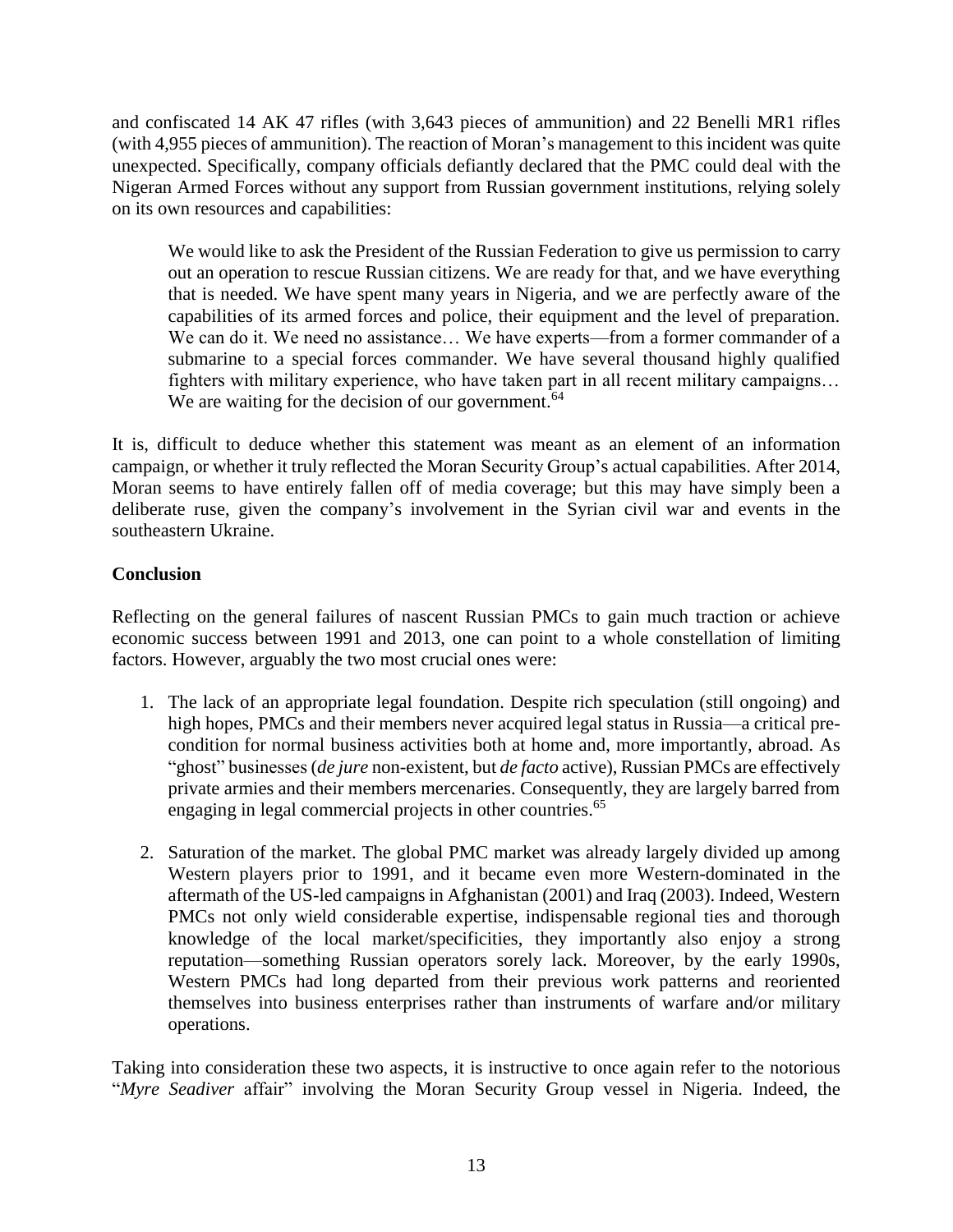incident's aftermath also had a profound impact on the general trajectory of Russian PMC/PSC sector. Following the impounding of this ship, Moran founder Boris Chikin complained that "the whole anti-piracy market has been hijacked by the Brits, [and] they will never allow an outsider."<sup>66</sup> It seemed rather clear to Russian actors in this space that "playing by the rules" was a road to nowhere—Russian PMCs lacked competitiveness on the global market and were generally unwelcome in the already established "club." Thus, some Russian PMCs decided to take a different tack, trying to apply 1960s-era patterns of PMC business to  $21<sup>st</sup>$  century realities. This led to an experiment, in 2013, that resulted in the creation of the notorious Slavonic Corps Limited—a major focus of the next two papers in this series.

#### **Notes**

 $\overline{\phantom{a}}$ 

3 I. E. Andreevsky, K. K. Arsenyev, O. O. Petrushevskiy ed., "Russkiy Mir, Sankt-Peterburgskaya gazeta (1871– 1880 gg.)," *Entsiklopedicheskiy slovar Brokgauza I Efrona*, T 82 I 4 dop., (Spb., 1890–1907).

4 Igor Bocharnikov, "Russkie dobrovoltsy v natsyonalno-osvoboditelnykh voynakh XIX veka," *Nauchno issledovatelskiy tsentr problem natsyonlanoy bezopasnosti*, February 2, 2016, [http://nic-pnb.ru/analytics/russkie](http://nic-pnb.ru/analytics/russkie-dobrovoltsy-v-natsionalno-osvoboditelnyh-vojnah-xix-veka/)[dobrovoltsy-v-natsionalno-osvoboditelnyh-vojnah-xix-veka/.](http://nic-pnb.ru/analytics/russkie-dobrovoltsy-v-natsionalno-osvoboditelnyh-vojnah-xix-veka/)

<sup>5</sup> Petr Akopov, "Printsyp spravedlivosti stanet osnovoy uspekha Rossii," *Vzglyad*, February 20, 2019, [https://vz.ru//politics/2019/2/20/965222.html.](https://vz.ru/politics/2019/2/20/965222.html)

6 "Sergey Eledinov ob istokah I smysle russkogo dobrovolchestva," *Rusmonitor.com*, February 2, 2018, [https://rusmonitor.com/sergejj-eledinov-ob-istokakh-i-smysle-russkogo-dobrovolchestva.html.](https://rusmonitor.com/sergejj-eledinov-ob-istokakh-i-smysle-russkogo-dobrovolchestva.html)

<sup>7</sup> Mariya Mikhalkina, "Uchastie kubanskikh kazakov v regionalnykh konfliktakh na postsovetskom prostranstve (na primere voyn v Prednyestrovye I Abkhazii v 1990-e gody)," *Teoriya I praktika obshchestvennogo razvitiya*, No. 12, (2013): 80, [https://cyberleninka.ru/article/n/uchastie-kubanskih-kazakov-v-regionalnyh-konfliktah-na](https://cyberleninka.ru/article/n/uchastie-kubanskih-kazakov-v-regionalnyh-konfliktah-na-postsovetskom-prostranstve-na-primere-voyn-v-pridnestrovie-i-abhazii-v-1990-e-gg)[postsovetskom-prostranstve-na-primere-voyn-v-pridnestrovie-i-abhazii-v-1990-e-gg.](https://cyberleninka.ru/article/n/uchastie-kubanskih-kazakov-v-regionalnyh-konfliktah-na-postsovetskom-prostranstve-na-primere-voyn-v-pridnestrovie-i-abhazii-v-1990-e-gg)

<sup>8</sup> Georgiy Turulin, "Kazaki-dobrovoltsy v Prednyestrovye," *Voenoboz*, July 17, 2011, [http://voenoboz.ru/index.php?option=com\\_content&view=article&id=395:2011-07-17-08-18-01&catid=58:-11-](http://voenoboz.ru/index.php?option=com_content&view=article&id=395:2011-07-17-08-18-01&catid=58:-11-&Itemid=37) [&Itemid=37.](http://voenoboz.ru/index.php?option=com_content&view=article&id=395:2011-07-17-08-18-01&catid=58:-11-&Itemid=37)

<sup>9</sup> Aleksandr Dzykovitskiy, *Etnokulturnaya istoriya kazakov*, *Popytka restavratsii Chast V*., Book 6, (Litres: 2018).

<sup>10</sup> Gennadiy Kotov, "Kazaki v Prednestrovye," *Kazaki.by*, accessed April 2, 2019 [http://www.kazaki.by/literatura/pmr/.](http://www.kazaki.by/literatura/pmr/)

<sup>1</sup> "Istoriya dobrovolcheskogo dvizheniya v Rossii," *Politrussia.com*, September 4, 2014, [http://politrussia.com/geroi-dobrovoltsy/istoriya-dobrovolcheskogo-dvizheniya-v-rossii-201/.](http://politrussia.com/geroi-dobrovoltsy/istoriya-dobrovolcheskogo-dvizheniya-v-rossii-201/)

<sup>&</sup>lt;sup>2</sup> The Russian World ideology aims to spread Russia's influence abroad by promoting values strongly premised on conservatism and Orthodox Christianity, the Russian language, and historical narratives in line with anti-Western ideology. This idea, initially implemented by the Russian World Foundation (created in 2007, after a special decree signed by Vladimir Putin), reached its "maturity" after the Russian Orthodox Church fully embraced it in 2009, when Kirill (an active proponent of expansion of Russia`s influence abroad) became Russian Patriarch.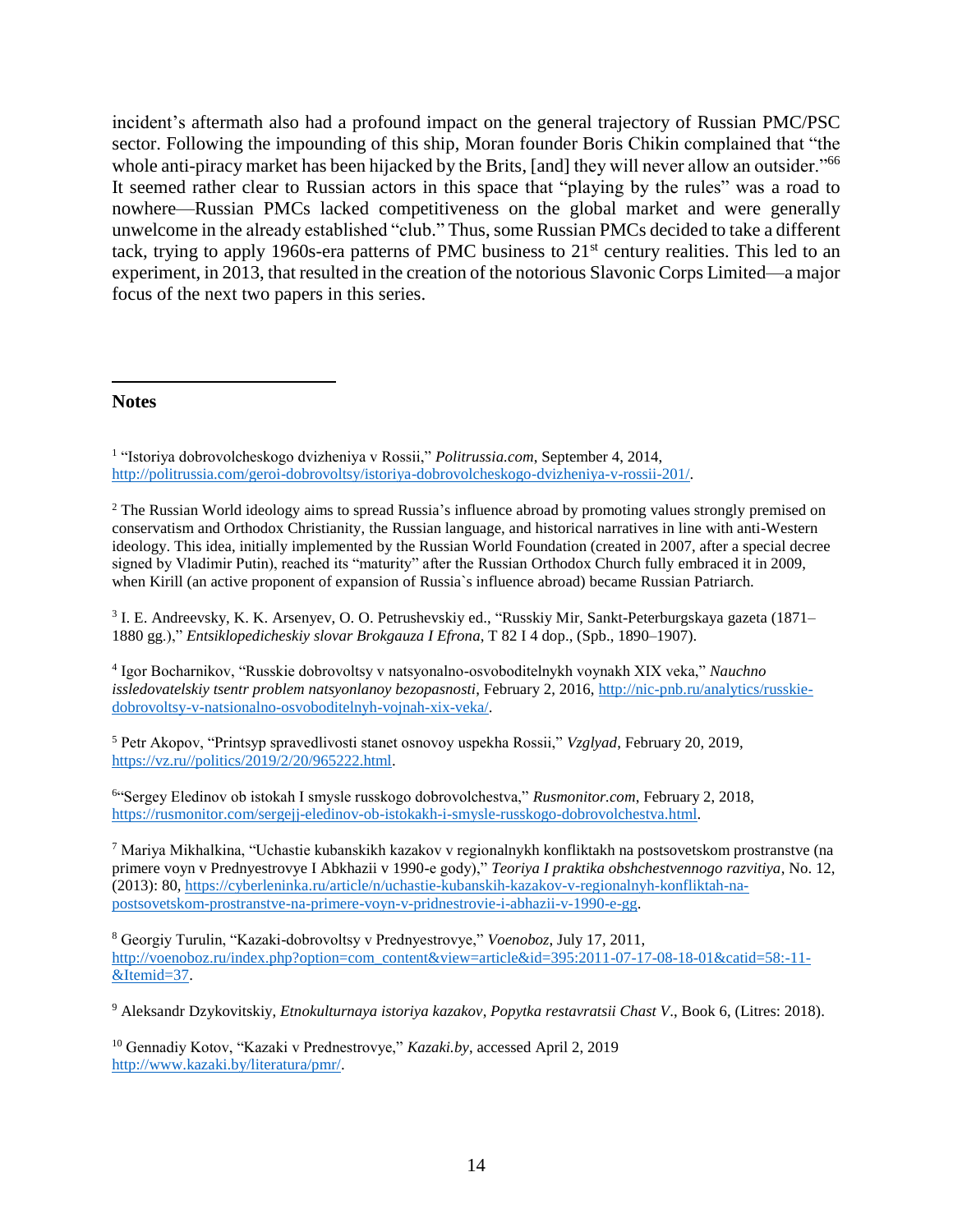$\overline{\phantom{a}}$ <sup>11</sup> That is, the use of "volunteers" in the Transnistrian conflict reflected a combination of non-linear military operations and a strong information-related component.

<sup>12</sup> Igor Usoltsev, "Kazachiy rubezh po Dnestru," *Segodnya.ru*, October 20, 2017, [http://www.segodnia.ru/content/193608.](http://www.segodnia.ru/content/193608)

<sup>13</sup> "Dogovor mezhdu Pridnestrovskoy Moldavskoy Respublikoy I Respublikoy Abkhaziya o druzhbe I sotrudnichestve," *Ministerstvo Inostrannykh Del Pridnestrovskoy Moldavskoy Respubliki*, January 26, 1993 [http://mfa-pmr.org/ru/dDJ.](http://mfa-pmr.org/ru/dDJ)

14 "Tatyana Turanskaya: abkhazskiy i pridnestrovskiy narod svyazyvaet mnogoletnyaya druzhba I istoricheskaya sudba," *Informatsyonnoe Agentstvo Novosti Pridnestrovya*, September 30, 2013, [https://novostipmr.com/ru/news/13-09-30/tatyana-turanskaya-abhazskiy-i-pridnestrovskiy-narody-svyazyvaet.](https://novostipmr.com/ru/news/13-09-30/tatyana-turanskaya-abhazskiy-i-pridnestrovskiy-narody-svyazyvaet)

<sup>15</sup> "Dobrovoltsy v Abkhazii 1992-1993gg. Kto oni? " *Zen.yandex.ru*, September 19, 2018, [https://zen.yandex.ru/media/id/5af411c2f031739aeef3bef6/dobrovolcy-v-abhazii-19921993-gg-kto-oni-](https://zen.yandex.ru/media/id/5af411c2f031739aeef3bef6/dobrovolcy-v-abhazii-19921993-gg-kto-oni-5ba20386a679a400aac65540)[5ba20386a679a400aac65540.](https://zen.yandex.ru/media/id/5af411c2f031739aeef3bef6/dobrovolcy-v-abhazii-19921993-gg-kto-oni-5ba20386a679a400aac65540)

<sup>16</sup> Gromov would later receive medal of honor from Abkhaz authorities and Venerable Sergius of Radonezh Order from the Russian Orthodox Church.

<sup>17</sup> Keshtov T.M., Tsulaya G.V., *Dobrovoltsy v Otechestvennoy voyne Abkhazii 1992–1993. Dokumenty I materialy*, (Sukhum: Akademiya nauk Abkhazii, 2014), [http://apsnyteka.org/file/dobrovoltsy\\_v\\_otechestvennoy\\_voyne\\_abkhazii\\_1992\\_1933\\_2014.pdf.](http://apsnyteka.org/file/dobrovoltsy_v_otechestvennoy_voyne_abkhazii_1992_1933_2014.pdf)

<sup>18</sup> Nikolay Dyakonov, "Kazaki v XXI veke: uchastie v voyennykh konfliktakh i sluzhba v armii," *Antimaydan*, accessed April 2, 2019, [https://antimaidan.ru/article/6761.](https://antimaidan.ru/article/6761)

<sup>19</sup> Anatoliy Kulikov, *Tyazhelye zvezdy*, (Moscow: 2002), 240–241.

<sup>20</sup> Vladimir Voronov, "Na Kavkaz!" *Sovershenno sekretno*, October 28, 2014, [https://www.sovsekretno.ru/articles/id/4422/.](https://www.sovsekretno.ru/articles/id/4422/)

<sup>21</sup> Vladimir Voronov, "Tanki v Groznom. 20 let nazad byl dan hod Pervoy chechenskoy voyne," *Krym. Realii*, November 26, 2014, <https://ru.krymr.com/a/26711455.html> .

<sup>22</sup> Vladimir Voronov, "Shturm kotorogo ne bylo," *Radio Svoboda*, October 17, 2014, [https://www.svoboda.org/a/26641302.html.](https://www.svoboda.org/a/26641302.html)

<sup>23</sup> Operation Storm-333 (27 December 1979) known as the storm of the Tajbeg Palace.

<sup>24</sup> Ruslan Khazbulatov, *Vzorvannaya zhyzn*, (Moscow: Izdatelskiy dom 'Graal', 2002) 311.

<sup>25</sup> Aleksey Petrovich Yermolov (1777–1861) was a Russian General, nicknamed in Russian historiography "the subjugator of the Caucasus."

<sup>26</sup> "Batalyon imeni Yarmolova. Terskiye kazaki. 1996," *Pereprava*, November 16, 2011, [http://pereprava.org/culture/488-batalon-imeni-ermolova-terskie-kazaki-1996.html.](http://pereprava.org/culture/488-batalon-imeni-ermolova-terskie-kazaki-1996.html)

<sup>27</sup> Boris Dzherelievskiy, "Kazaki Tamani," *Spetsnaz Rossii*, June 5, 2012, [http://www.specnaz.ru/articles/188/23/1610.htm.](http://www.specnaz.ru/articles/188/23/1610.htm)

<sup>28</sup> Viktor Zaplatin, "Kazaki sredi dobrovoltsev na Balkanakh v kontse XX veka," *Russkaya Narodnaya Liniya*, March 31, 2004,

[http://ruskline.ru/monitoring\\_smi/2004/03/31/kazaki\\_sredi\\_dobrovol\\_cev\\_na\\_balkanah\\_v\\_konce\\_xx\\_veka/.](http://ruskline.ru/monitoring_smi/2004/03/31/kazaki_sredi_dobrovol_cev_na_balkanah_v_konce_xx_veka/)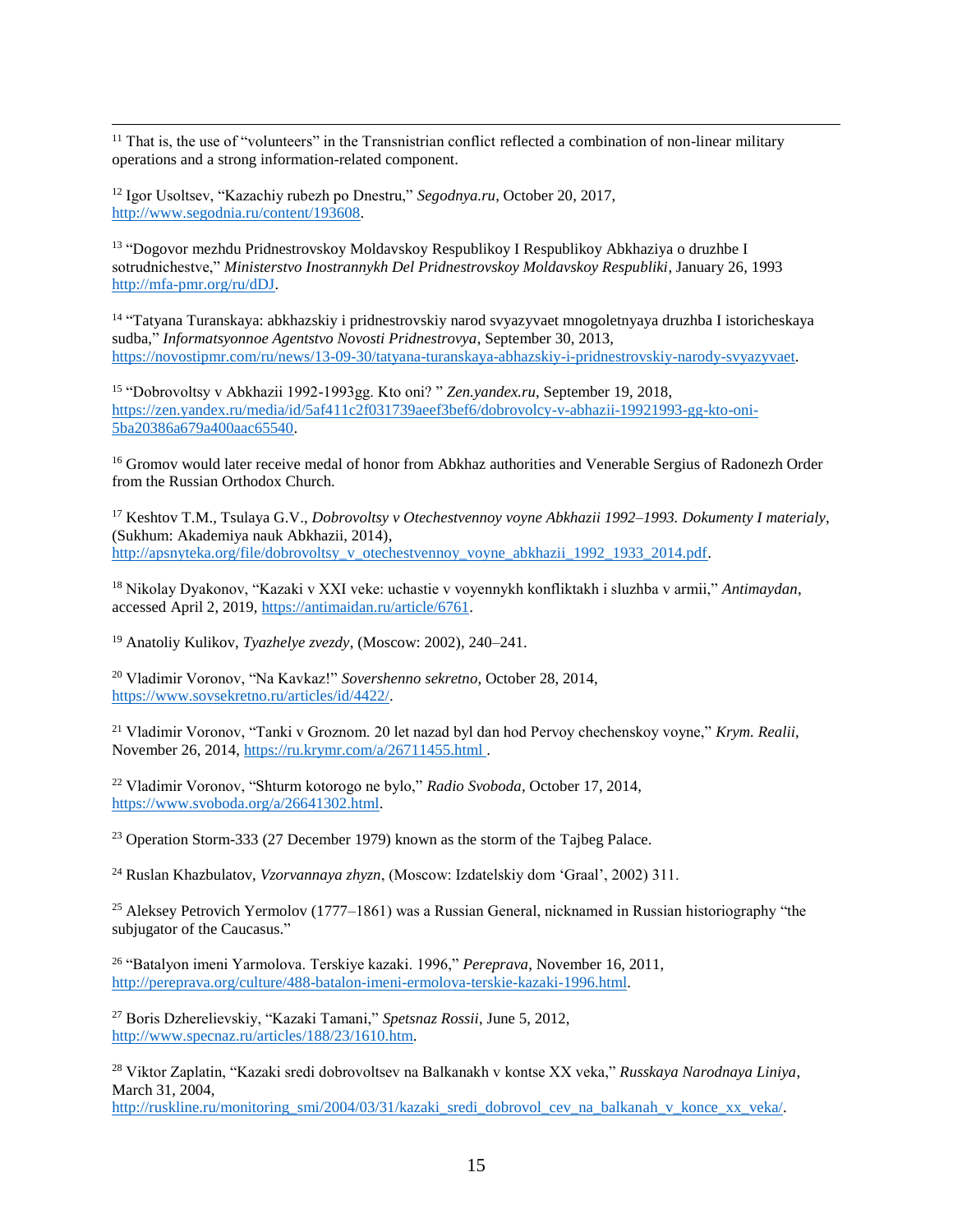$\overline{\phantom{a}}$ <sup>29</sup> Dragan Raykovich, "Kto oni:" *Srpska.ru*, August 19, 2004, [http://www.srpska.ru/article.php?nid=413&sq=&crypt.](http://www.srpska.ru/article.php?nid=413&sq=&crypt)

<sup>30</sup> Viktor Zaplatin, "Kazaki sredi dobrovoltsev na Balkanakh v kontse XX veka," *Russkaya Narodnaya Liniya*, March 31, 2004,

[http://ruskline.ru/monitoring\\_smi/2004/03/31/kazaki\\_sredi\\_dobrovol\\_cev\\_na\\_balkanah\\_v\\_konce\\_xx\\_veka/.](http://ruskline.ru/monitoring_smi/2004/03/31/kazaki_sredi_dobrovol_cev_na_balkanah_v_konce_xx_veka/) 

<sup>31</sup> Afanasiy Sboov, "Rossiyskie dobrovoltsy razdelilis na serbskikh i albanskikh," *Kommersant.ru*, April 14, 199[4,https://www.kommersant.ru/doc/216813.](https://www.kommersant.ru/doc/216813)

<sup>32</sup> The "Red belt" included the following regions/entities: the Smolensk, Bryansk, Kaluga, Orel, Kursk, Belgorod, Ryazan, Lipetsk, Tambov, Voronezh, Penza, Ulyanovsk, Saratov, Volgograd and Astrakhan, Orenburg, Kurgan, Omsk, Novosibirsk regions and Chita Oblast and Altai Krai.

<sup>33</sup> Its backbone was comprised of militants who espoused more-or-less Monarchist (primarily, its neo-Byzantium type) views.

<sup>34</sup> Sergey Smirnov, "'Tsarskie volki' v Bosnii," *Oficery Rossii*, accessed April 10, 2019, [http://oficery.ru/security/3740.](http://oficery.ru/security/3740)

<sup>35</sup>Aleksey Sochnev, "Natsyonalnost musulmane," *Lenta.ru*, June 7, 2016, [https://lenta.ru/articles/2016/06/07/yugoslavia\\_islam/.](https://lenta.ru/articles/2016/06/07/yugoslavia_islam/)

<sup>36</sup> Sergey Spiridonov, "'Tsarskie volki v Bosnii," *Segodnya.ru*, November 7, 2007, [http://www.segodnia.ru/content/21595.](http://www.segodnia.ru/content/21595)

<sup>37</sup> Mikhail Polikarpov, "Dobrovoltsy. Balkanskiy dnevnik," *Vremya novostey*, June 6, 2002, available at: [http://www.lib.ru/MEMUARY/JUGOSLAVIA/s\\_polikarpow2.txt\\_with-big-pictures.html.](http://www.lib.ru/MEMUARY/JUGOSLAVIA/s_polikarpow2.txt_with-big-pictures.html)

<sup>38</sup> Aleksandr Skobennikov, "Rasskaz dobrovoltsa," *Russkiy Dom*, accessed April 15, 2019, [http://rudomclub.narod.ru/Zurnal/voina/dobr.htm.](http://rudomclub.narod.ru/Zurnal/voina/dobr.htm)

<sup>39</sup> Sergey Sukhankin, "Russian Special Operations Forces: Image Versus Substance," *Eurasia Daily Monitor*, The Jamestown Foundation, Volume: 16 Issue: 43, March 27, 2019, [https://jamestown.org/program/russian-special](https://jamestown.org/program/russian-special-operations-forces-image-versus-substance/)[operations-forces-image-versus-substance/.](https://jamestown.org/program/russian-special-operations-forces-image-versus-substance/)

<sup>40</sup> Lev Dumnov, "Bolshaya pomoshch malenkih otryadov," *Srpska.ru*, August 21, 2004, [http://www.srpska.ru/article.php?nid=429&sq=&crypt.](http://www.srpska.ru/article.php?nid=429&sq=&crypt)

<sup>41</sup> Dmitriy Bernatskiy, "Srazhenie za Zaglavak," *Specnaz.ru*, April 30, 2013, [http://www.specnaz.ru/articles/199/21/1822.htm.](http://www.specnaz.ru/articles/199/21/1822.htm)

<sup>42</sup> Oleg Valetskiy, Yaroslav Moshkov, "Oleg Valetskiy o voinakh na Balkanakh, ikh prichinakh I o russkikh dobrovoltsakh," Russkaya Narodnaya Liniya, January 23, 2013, [http://ruskline.ru/monitoring\\_smi/2013/01/23/oleg\\_valeckij\\_o\\_vojnah\\_na\\_balkanah\\_ih\\_prichinah\\_i\\_o\\_russkih\\_dobr](http://ruskline.ru/monitoring_smi/2013/01/23/oleg_valeckij_o_vojnah_na_balkanah_ih_prichinah_i_o_russkih_dobrovolcah/) [ovolcah/.](http://ruskline.ru/monitoring_smi/2013/01/23/oleg_valeckij_o_vojnah_na_balkanah_ih_prichinah_i_o_russkih_dobrovolcah/)

<sup>43</sup> Matvey Vladimirov, "Russkie dobrovoltsy v Yugoslavii: nevospetye geroi," *Sputnik I pogrom*, October 15, 2014, [https://sputnikipogrom.com/europe/yugoslavia/22805/unsung-heroes/.](https://sputnikipogrom.com/europe/yugoslavia/22805/unsung-heroes/)

<sup>44</sup> Vladimir Aleksandrov, Dmitriy Maksimov, "Pokushenie na liderov natsyonalistov," *Kommersant*, December 12, 1994, [https://www.kommersant.ru/doc/97163.](https://www.kommersant.ru/doc/97163)

<sup>45</sup> Daniil Solovyev, "Obyknovennyj peterburgskiy fashyzm," *Freelance Bureau*, July 9, 2002, [https://old.flb.ru/info/9508.html.](https://old.flb.ru/info/9508.html)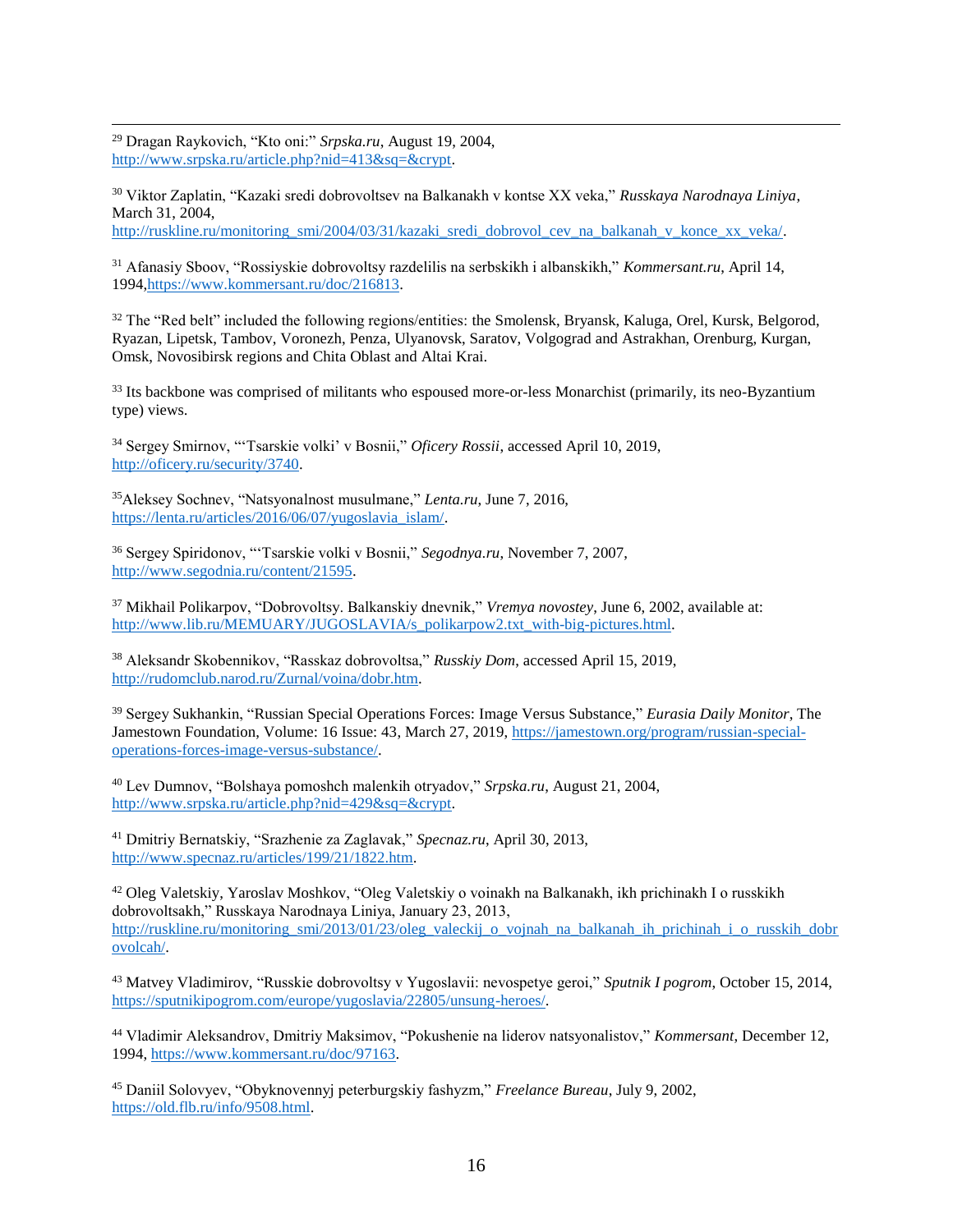$\overline{\phantom{a}}$ <sup>46</sup> Aleksandr Boroday, Oleg Ayrapetov, Igor Strelkov, "Dobrovoltsy," *Zavtra.ru*, February 9, 1999, [http://zavtra.ru/blogs/1999-02-096all.](http://zavtra.ru/blogs/1999-02-096all)

<sup>47</sup> The reasons for this will be discussed later in the paper.

48 "Rossiyskie Chastnye Voyennye kompanii Spisok – Chastnye Voyennye Kompanii Rossii, Nayemniki Vagnera I Nazvaniya Drugikh Nayemnykh Voysk I Armii Spiskom," *History of wars*, accessed April 2, 2019, [https://history](https://history-of-wars.ru/raznoe/rossijskie-chastnye-voennye-kompanii-spisok-chastye-voennye-kompanii-rossii-naemniki-vagnera-i-nazvaniya-drugix-naemnyx-vojsk-i-armij-spiskom.html)[of-wars.ru/raznoe/rossijskie-chastnye-voennye-kompanii-spisok-chastye-voennye-kompanii-rossii-naemniki](https://history-of-wars.ru/raznoe/rossijskie-chastnye-voennye-kompanii-spisok-chastye-voennye-kompanii-rossii-naemniki-vagnera-i-nazvaniya-drugix-naemnyx-vojsk-i-armij-spiskom.html)[vagnera-i-nazvaniya-drugix-naemnyx-vojsk-i-armij-spiskom.html.](https://history-of-wars.ru/raznoe/rossijskie-chastnye-voennye-kompanii-spisok-chastye-voennye-kompanii-rossii-naemniki-vagnera-i-nazvaniya-drugix-naemnyx-vojsk-i-armij-spiskom.html)

<sup>49</sup> Igor Popov, "Soldaty naprokat," *Forbes.ru*, September 3, 2010, [https://www.forbes.ru/forbes/issue/2010-](https://www.forbes.ru/forbes/issue/2010-09/57467-soldaty-naprokat) [09/57467-soldaty-naprokat.](https://www.forbes.ru/forbes/issue/2010-09/57467-soldaty-naprokat)

<sup>50</sup> Ivan Konovalov, Oleg Valetskiy, *Evolyutsiya chastnykh voyennykh kompaniy*, (Pushkino: Tsentr strategicheskoy konyuktury, 2013), 95–103.

<sup>51</sup> "Ot Afgana do Iraka," *Redut-czentr.narod.ru*, accessed April 1, 2019, [http://redut-czentr.narod.ru/index/0-6.](http://redut-czentr.narod.ru/index/0-6)

<sup>52</sup> "Klienty I partner," *Redut-czentr.narod.ru*, accessed April 1, 2019, [http://redut-czentr.narod.ru/index/0-4.](http://redut-czentr.narod.ru/index/0-4)

<sup>53</sup> Vladimir Neelov, Chastnyie voennyie kompanii Rossii: opyt i perspektivy ispolzovaniya. Sankt Peterburg: 2013.

<sup>54</sup> Inna Sidorkova, Anzhelika Basisini, "V Liviyskoy armii obyasnili priglashenie rossiyskoy ChVK," *Rbc.ru*, March 25, 2017[, https://www.rbc.ru/politics/25/03/2017/58d3ece89a79474685d537b5.](https://www.rbc.ru/politics/25/03/2017/58d3ece89a79474685d537b5)

<sup>55</sup> "Vooruzhennaya okhrana I obespecheniye bezopasnosti," *RSB group*, accessed March 25, 2019, [http://rsb](http://rsb-group.ru/)[group.ru/.](http://rsb-group.ru/)

<sup>56</sup> Anna Boytsova, Inna Sidorkova, "Glava ChVK rasskazal o rabote rossiyskikh specialistov v Livii," March 13, 2017, [https://www.rbc.ru/politics/13/03/2017/58c69ef59a7947e8a7c2ea63.](https://www.rbc.ru/politics/13/03/2017/58c69ef59a7947e8a7c2ea63)

<sup>57</sup> Byorn Vysokiy, "Glava 54. Rossiyskie ChVK, pervye shagi," *Proza.ru*, February 14, 2017, [https://www.proza.ru/2017/02/14/2214.](https://www.proza.ru/2017/02/14/2214)

<sup>58</sup> "'RSB-group' s pomoshchyu piara pytaetsya prevratit ChOP v ChVK," *Obshchaya Gazeta*, January 12, 2019, [https://og.ru/business/2018/01/12/93884.](https://og.ru/business/2018/01/12/93884)

<sup>59</sup> Sergey Lyutykh, "Umru za Rodinu. Dorogo," *Lenta.ru*, February 1, 2018, [https://lenta.ru/articles/2018/02/01/chvk/.](https://lenta.ru/articles/2018/02/01/chvk/)

<sup>60</sup> Sergey Sukhankin, "War, Business and Ideology: How Russian Private Military Contractors Pursue Moscow's Interests, The Jamestown Foundation (Washington, DC), March 20, 2019[, https://jamestown.org/program/war](https://jamestown.org/program/war-business-and-ideology-how-russian-private-military-contractors-pursue-moscows-interests/)[business-and-ideology-how-russian-private-military-contractors-pursue-moscows-interests/.](https://jamestown.org/program/war-business-and-ideology-how-russian-private-military-contractors-pursue-moscows-interests/)

<sup>61</sup> Sergey Lyutykh, "Umru za Rodinu. Dorogo," Lenta.ru, February 1, 2018, [https://lenta.ru/articles/2018/02/01/chvk/.](https://lenta.ru/articles/2018/02/01/chvk/)

<sup>62</sup> "Chastnaya voyennaya kompaniya 'Moran Security Group'," *Stopterror*, March 24, 2016, [https://stopterror.in.ua/info/2016/03/chastnaya-voennaya-kompaniya-moran-security-group/.](https://stopterror.in.ua/info/2016/03/chastnaya-voennaya-kompaniya-moran-security-group/)

<sup>63</sup> "Komandir ChVK Vagnera Dmitriy Utkin I tainstvennoye 'razdvoyenie' lichnosti," *Prestupnyj mir*, December 20, 2018, [http://prestupnik.net/news/komandir-chvk-vagnera-dmitrij-utkin-i-tainstvennoe-razdvoenie-lichnosti/.](http://prestupnik.net/news/komandir-chvk-vagnera-dmitrij-utkin-i-tainstvennoe-razdvoenie-lichnosti/)

<sup>64</sup> Denis Korotkov, "Zalozhniki Nigerii zhdut komandos ot presidenta," *Fontanka.ru*, February 25, 2013, [https://www.fontanka.ru/2013/02/25/164/.](https://www.fontanka.ru/2013/02/25/164/)